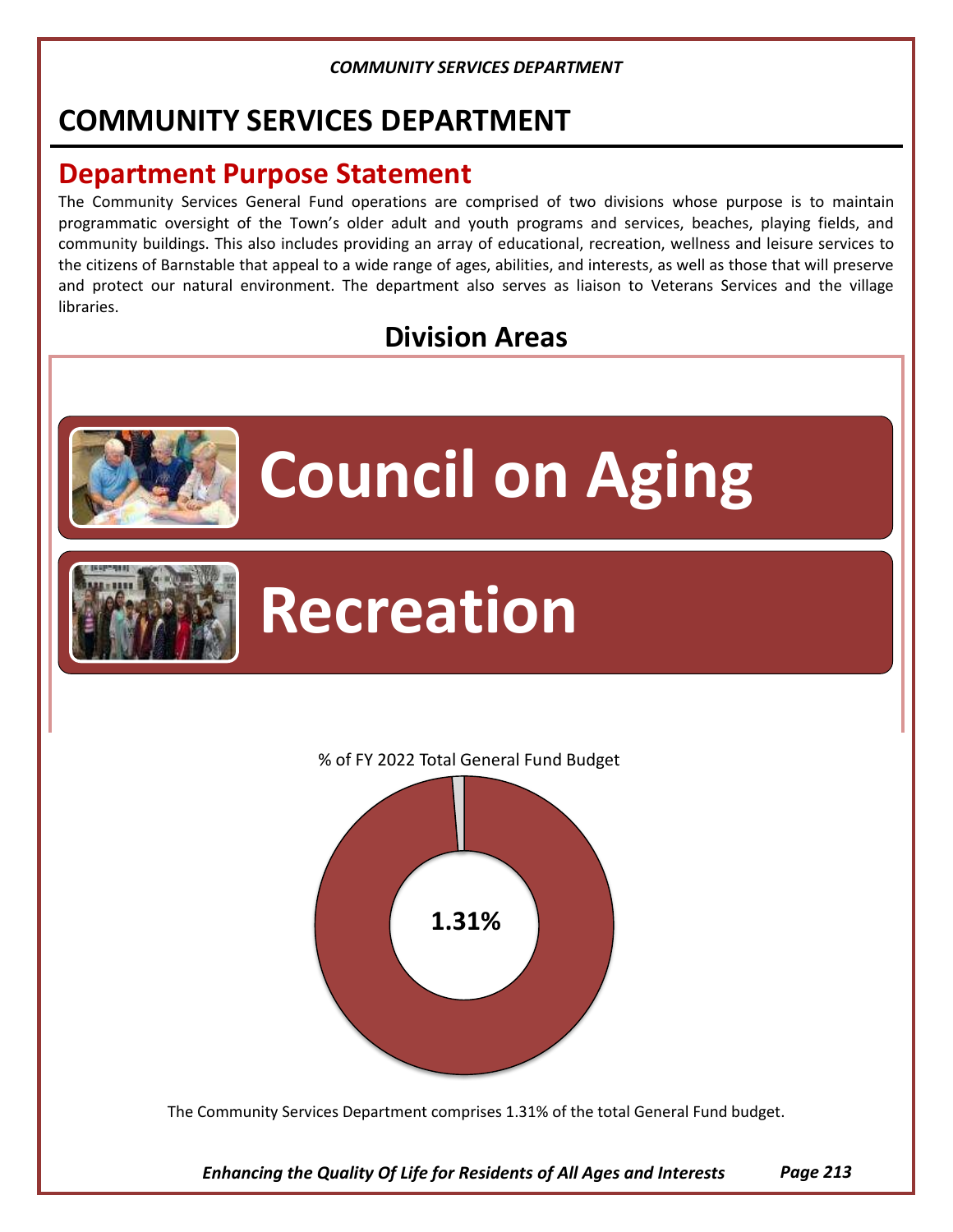### **Department Services Provided**

The Community Services Department provides social, educational, and recreational activities throughout the community for all ages and abilities, and ensures that rules and regulations concerning playgrounds, athletic fields, beaches and the development and delivery of recreational programs and activities are effective. Recreation provides a variety of opportunities and choices for Barnstable citizens to achieve their human potential while preserving and protecting the integrity of the natural environment that will enhance the quality of life for the individuals, families, and the community at large within the Town.

Aquatics provide and maintain aquatic services at the 16 Town of Barnstable beach sites. Services in the aquatic



*ASP Game Room – HYCC Facility*

program include general supervision, operating the gate attendant program, bathhouse attendants, water safety, and a swim program.

The Council on Aging Division provides a wide and diverse array of programs designed to meet the needs of older adults that includes, but is not limited to, the following: support and advocacy services, health and wellness activities, social, recreational and educational programming and events, caregiver support, information and referral, nutrition support, and transportation assistance.

### **Department Budget Comparison**

| <b>Community Services Dept.</b><br>Category | <b>Actual</b><br><b>FY 2020</b> | <b>Projected</b><br><b>FY 2021</b> | <b>Approved</b><br><b>FY 2021</b> | <b>Proposed</b><br><b>FY 2022</b> | Change<br>$FY21 - 22$ | Percent<br><b>Change</b> |
|---------------------------------------------|---------------------------------|------------------------------------|-----------------------------------|-----------------------------------|-----------------------|--------------------------|
| Taxes                                       | \$643,226                       | \$195,684                          | \$875,506                         | \$798,834                         | (576, 672)            | $-8.76%$                 |
| Fees, Licenses, Permits                     | 1.371                           |                                    | 2.000                             | 2.000                             |                       | 0.00%                    |
| <b>Charges for Services</b>                 | 1,769,845                       | 2,065,607                          | 1,506,600                         | 1,595,000                         | 88.400                | 5.87%                    |
| Interest and Other                          | 14.207                          | 732                                | 5.000                             |                                   | (5,000)               | $-100.00\%$              |
| <b>Total Sources of Funding</b>             | \$2,428,649                     | \$2,262,023                        | \$2,389,106                       | \$2,395,834                       | \$6,728               | 0.28%                    |

| <b>Expenditure Category</b> |             |             |             |             |            |           |
|-----------------------------|-------------|-------------|-------------|-------------|------------|-----------|
| Personnel                   | \$2,214,190 | \$2,079,143 | \$2,188,306 | \$2,174,034 | (514, 272) | $-0.65\%$ |
| <b>Operating Expenses</b>   | 178,092     | 159,120     | 176,800     | 189,800     | 13,000     | 7.35%     |
| Capital Outlay              | 36,367      | 23.760      | 24,000      | 32,000      | 8,000      | 33.33%    |
| <b>Total Appropriation</b>  | \$2,428,649 | \$2,262,023 | \$2,389,106 | \$2,395,834 | \$6,728    | 0.28%     |

#### **Summary of Budget Changes**

Community Services Department proposed FY 2022 budget is increased by \$6,728 (0.28%) from the approved FY 2021 budget. Personnel budget changes include contractual obligations, transferred custodian position to Public Works, elimination of positions associated with the closure of the Adult Supportive Day program, bringing back the Youth Outreach Coordinator position, and minimum wage increases. Operating budget change includes office supplies to support staff with parking permit sales. Capital outlay continues the annual recreation equipment replacement program.

*Enhancing the Quality Of Life for Residents of All Ages and Interests Page 214*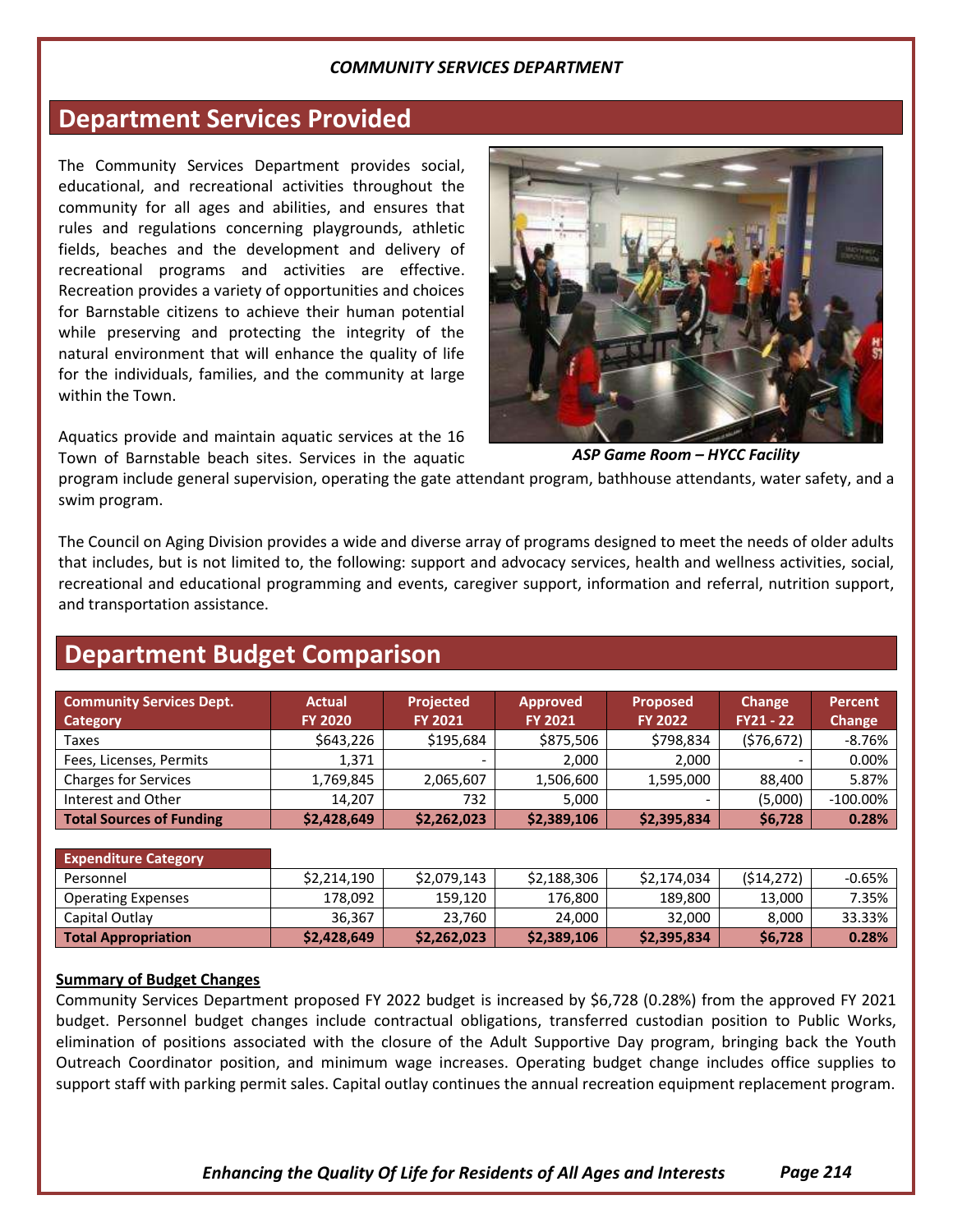### **Department Budget Comparison (Continued)**

| <b>Budget Reconciliation</b>                  | Personnel  | <b>Operating</b>         | Capital  | <b>Totals</b> | <b>FTE</b> |
|-----------------------------------------------|------------|--------------------------|----------|---------------|------------|
| FY 2021 Approved Budget                       |            |                          |          | \$2,389,106   |            |
| Contractual Obligations Net of Staff Turnover | 55,071     | -                        |          | 55,071        |            |
| <b>One-Time Charges</b>                       |            |                          | (24,000) | (24,000)      |            |
| FY 2022 Budget Changes                        |            |                          |          |               |            |
| 1. Transfer Custodian to Public Works         | (29, 116)  |                          |          | (29, 116)     | (0.60)     |
| 2. Seasonal Wage Increases                    | 44,000     |                          |          | 44,000        |            |
| 3. Parking Permit Sales                       | 46,200     | 13,000                   |          | 59,200        |            |
| 4. Van Driver Adult Community Center          | (46,677)   |                          |          | (46, 677)     | (0.95)     |
| 5. Adult Supportive Day Program               | (125, 182) | $\qquad \qquad$          |          | (72, 456)     | (2.50)     |
| 6. Youth Outreach Coordinator                 | 41,433     | $\overline{\phantom{0}}$ |          | 41,433        | 1.00       |
| 7. Recreation Equipment                       |            |                          | 32,000   | 32,000        |            |
| FY 2022 Proposed Budget                       | (514, 272) | \$13,000                 | \$8,000  | \$2,395,834   | (3.05)     |

- **1. Transfer Custodian to Public Works –** The Barnstable Adult Community custodian position is being transferred to Public Works.
- **2. Minimum Wage Impact -** The Massachusetts Minimum Wage Act gradually increases the minimum wage in Massachusetts from \$11/hour to \$15/hour over five years.
- **3. Parking Permit Sales -** Staffing for sale of Parking permits both by mail and online, and eliminating volunteers due to need for more technical requirements. Volunteers sold the largest bulk on permits in person. All permits being sold on line and by mail increases the knowledge needed to provide the service.
- **4. Eliminate Van Driver -** The van driver position at the Barnstable Adult Community Center is being eliminated due to a partnership with the Cape Cod Regional Transit Authority that will provide safe, affordable and reliable transportation to Barnstable's older adults through their SmartDart program.
- **5. Closure of Adult Supportive Day Program –** Demand for this program had been in decline for a number of years prior to the pandemic. With the program suspended indefinitely due to the public health crisis, the caregiver program has been restructured to provide virtual caregiver support and will be further modified to incorporate inperson Memory Café's, in addition to ongoing virtual support, when the facility reopens.
- **6. Youth Outreach Coordinator -** Our Youth and Families need someone available to guide them to gain services. Many of our youth and families are in need of social and emotional support and assistance and we need to have someone who can help facilitate this need.
- **7. Recreation Equipment -** Replacement of picnic tables, grills, benches that no longer meet the requirements and are unsafe. Also replace other required aquatic safety equipment and updates needed (rescue boards, defibrillators, bag valve masks, rescue tubes and required training equipment).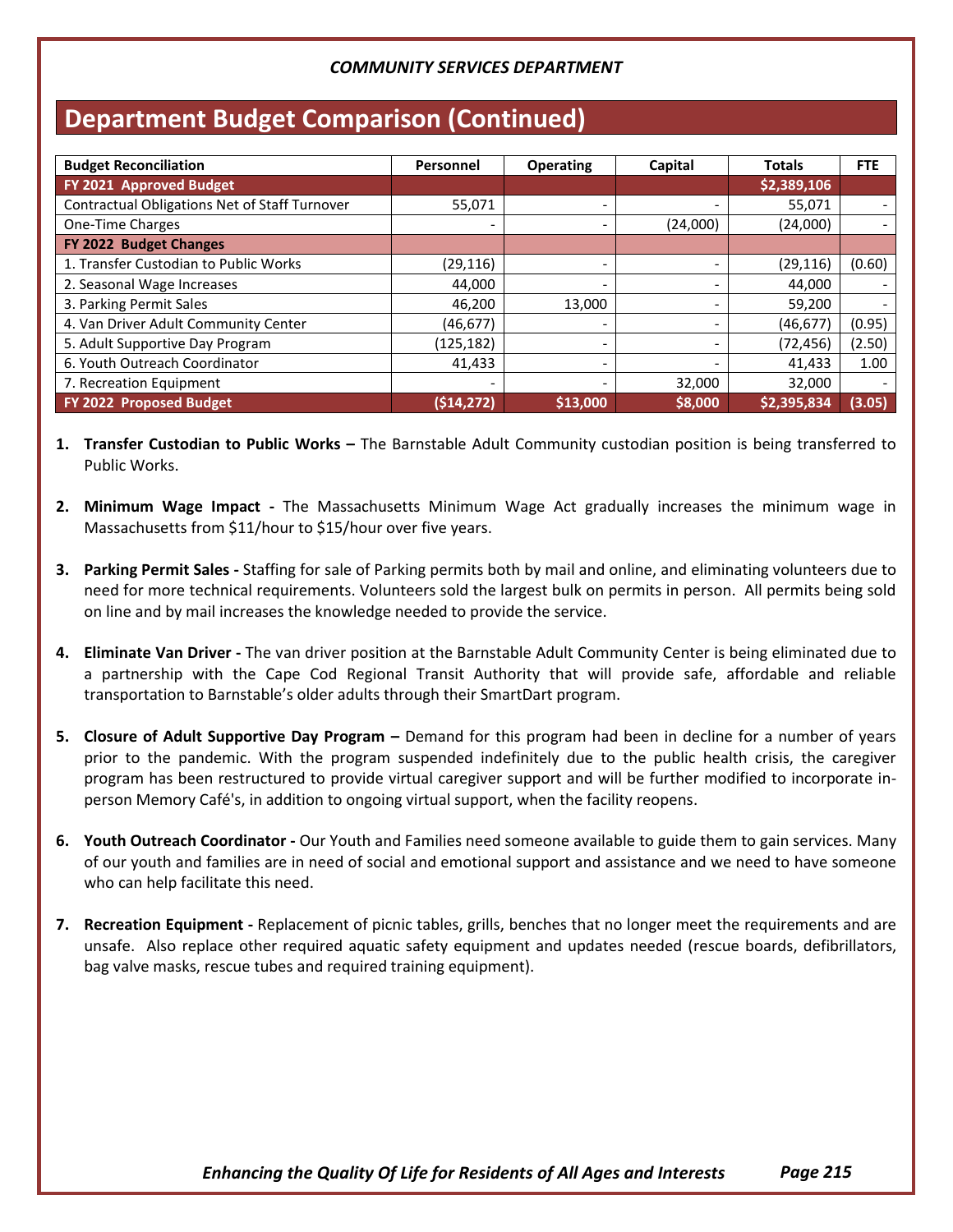### **Community Services Department Budget History**



FY 2019 includes additional hours for Council on Aging personnel. FY 2021 transfers (-2) positions out of the department. FY 2022 has a net (-3.05) mostly due to the closure of the Adult Supportive Day program.



of its budget annually.

\$1,000,000 \$1,200,000 \$1,400,000 \$1,600,000 \$1,800,000 \$2,000,000 \$2,200,000 \$2,400,000 \$2,600,000 \$2,800,000 Approved Approved Approved Approved Proposed FY18 FY19 FY20 FY21 FY22 Budget History

This department's budget has decreased -0.16% annually on average over the five-year period. The state minimum wage increase has the largest impact to the budget.



Recreation is the largest division in the department representing 79% of the budget.



Charges for Services provide 67% of resources to support the budget, which includes beach sticker sales and beach daily parking sales. Taxes provide 33%, interest and other, and Fees, Licenses, Permits provide less than 1% of total resources.

*Enhancing the Quality Of Life for Residents of All Ages and Interests Page 216*

Budget History By Division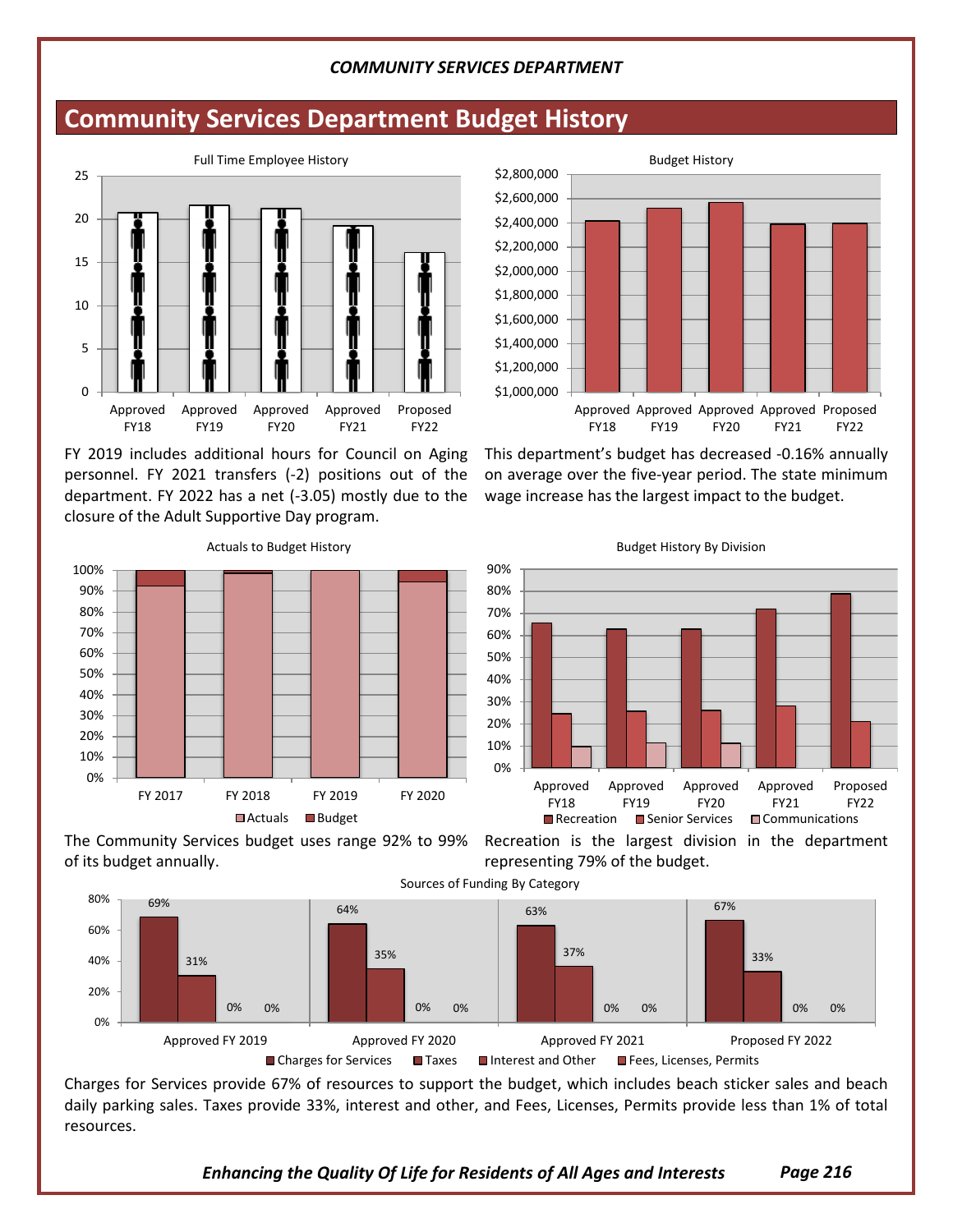### **COUNCIL ON AGING DIVISION**

### **Purpose Statement**

The Council on Aging Division supports older adults in our community by providing programs and support services designed to optimize their quality of life, reduce social isolation, and help them maintain their independence so they may successfully age-in-place in Barnstable. Our vision at the Barnstable Adult Community Center is to provide an inclusive, diverse, and welcoming environment, and to offer opportunities that engage, enrich, and empower our older residents.

### **Program Areas**

**Support and Advocacy Services Program**

**Caregiver Support Services Program**

**Health, Wellness and Enrichment Program**

**Volunteer and Civic Engagement Program**



The Council on Aging Division budget comprises 0.28% of the overall General Fund operating budget.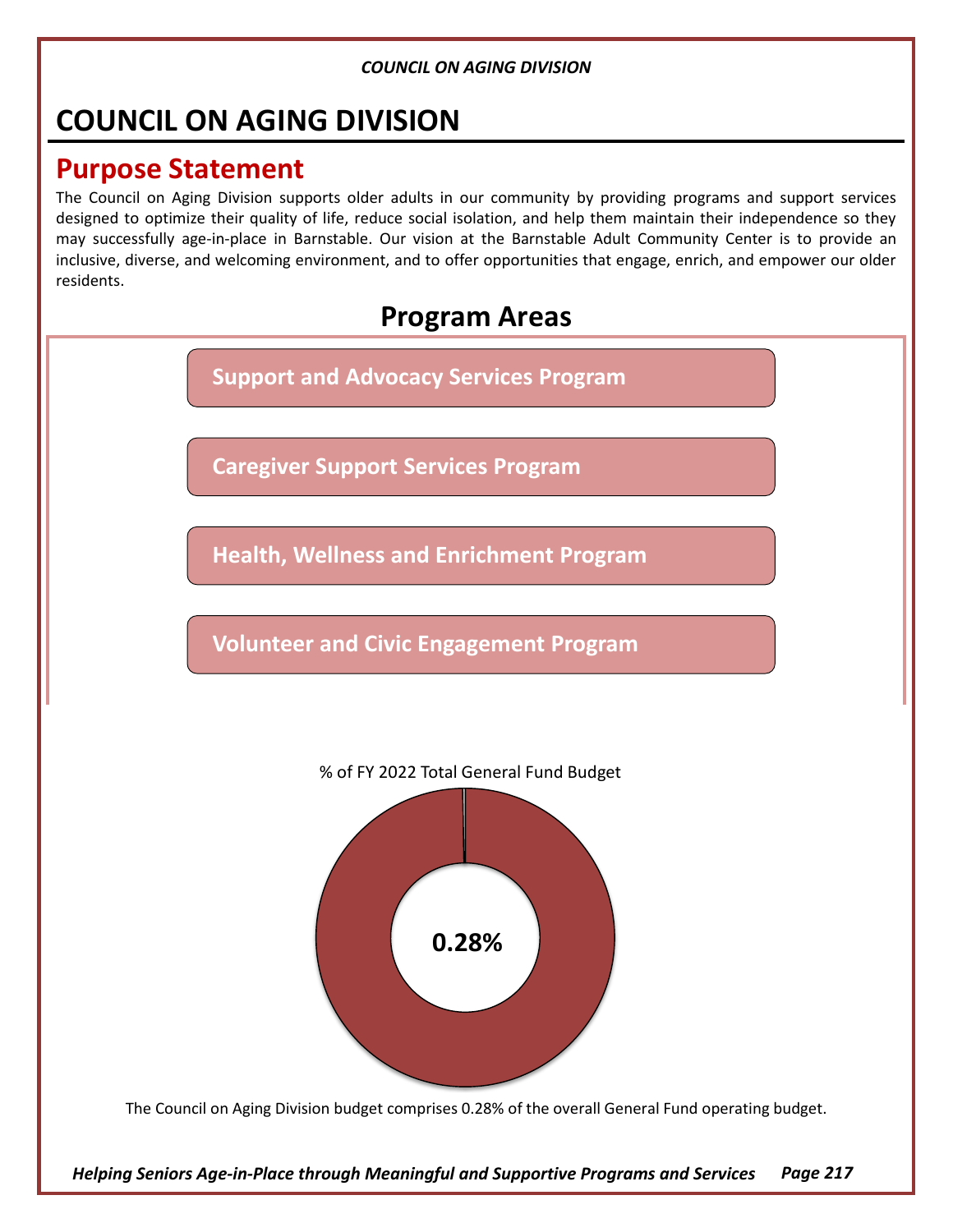### **Division Services Provided**

The Council on Aging provides a broad spectrum of programs and services, ranging from support services and advocacy, transportation assistance, caregiver support, volunteer opportunities and social, educational and wellness activities that help to enhance the quality of life of older adults in our community and help to ensure that they continue to thrive and remain physically, mentally and civically engaged as they age. The Adult Community Center offers a diverse array of activities, including exercise classes, technology classes, health seminars, caregiver support groups, movies, art workshops, musical entertainment, social clubs and discussion groups, congregate lunch, intergenerational activities and blood pressure clinics.

### **Division Recent Accomplishments**

- In September, with financial assistance from the Friends of the Barnstable Council on Aging, we introduced an exciting new experience to local older adults. MyndVR is a new technology in virtual reality which provides older adults access to immersive experiences, including travel, music, art, nature and reminiscence therapies.
- Our newly-redesigned THRIVE magazine received a National Mature Media Bronze Award honoring the Nation's best Marketing, Communications, Educational Materials and Programs for Older Adults. THRIVE was recognized in the category of Municipal Publications.



*Barnstable Adult Center- Aerial View*

- Recognizing the importance of a strong response to the 2020 U.S. Census for the future of our Barnstable community, we committed to supporting the effort. We mounted a campaign to educate and encourage residents to complete the 2020 survey, including hosting an outdoor informational session in partnership with the local US Census organizational team. In appreciation of these efforts, the U.S. Census Bureau recognized the BCOA as an invaluable member of the 2020 Census Community Partnership and Engagement Program.
- In May, we hosted one of three statewide "Regional Conversations to Address Loneliness and Social Isolation". This virtual event was hosted by the Task Force to End Loneliness and Build Community and is facilitated by AARP Massachusetts and the Gerontology Institute at UMass Boston. Over 100 professionals from the aging network and human services sector attended the event.
- We received \$25,000 from the Commonwealth of Massachusetts Division of Local Services Community Compact Best Practices Program in support of our efforts to become an Age-Friendly Community. In collaboration with the Gerontology Institute at UMass Boston, we shall commence in 2021 the planning process and production of an action plan report.
- The Town of Barnstable was formally designated an Age–Friendly town by the World Health Organization. This recognition reaffirms our commitment to becoming a fully realized Age-Friendly and Dementia - Friendly community.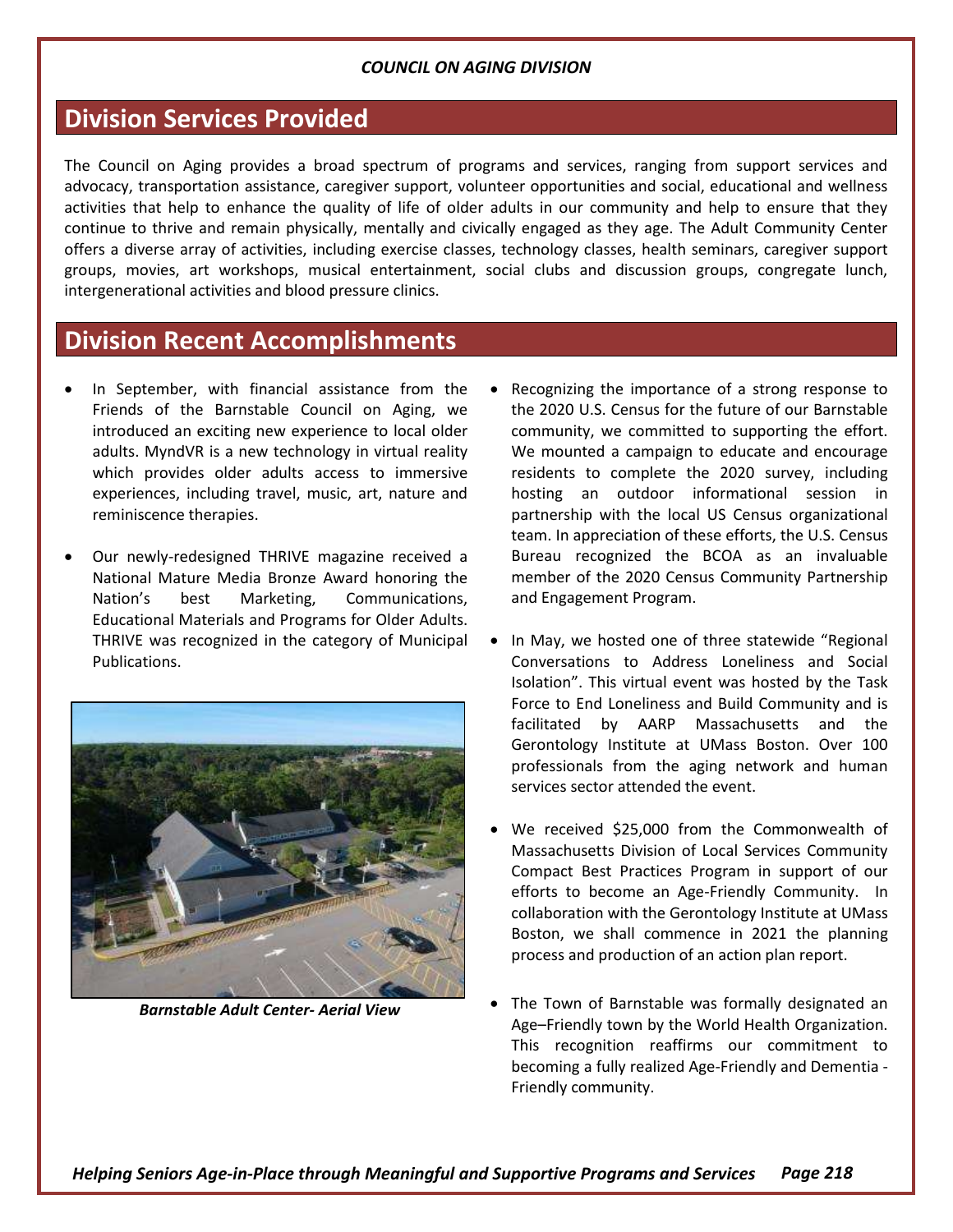### **Division Recent Accomplishments (Continued)**

- With the assistance of the Department of Public Works, we completed the renovation of the kitchen, and are proud of the new, efficient and updated workspace. The art room was also renovated, with new vinyl floors and a stunning and bright wall color much more appropriate for an art space.
- We received a formula grant from the Executive Office of Elder Affairs in the amount of \$154,140. This grant provides a major source of funding and covers the cost of staff positions including the Activity Coordinator, Marketing, and Events Coordinator and partially funds our Support Services Coordinator and Custodian salaries and helps to offset vehicle maintenance expenses and mailing costs for THRIVE magazine.
- Thanks to funding support from the Friends of the Barnstable Council on Aging, during the COVID-19 pandemic we have been able to continue to offer inventive ways to teach, entertain, support and provide food and other supports to our older residents. The FBCOA generously funded Turkey Trot, ongoing Grab and Go distributions, Sweet Treat Thursdays, Activity Packets, and so much more. Their support has been essential to our ability to offer creative and fun programs, as well as necessary and vital supports to our older residents during this challenging time.
- We continued our efforts to encourage and participate in intergenerational programs whenever possible. This year, we welcomed Girl Scouts to the BACC (pre-pandemic) to participate in a fun Game Day. During the pandemic, Barnstable school students spread the joy to older adults in our community. The USKD Leadership and Empowerment Club provided beautiful artwork with words of love and encouragement which were distributed to many hundred Grab and Go recipients, and the Recreation Division Remote Learning Center students provided beautiful handmade holiday ornaments and cards which went to Brown Bag recipients. These simple acts of kindness warmed the hearts of so many!
- The BCOA was recognized in the Commonwealth's ReiMAgine Aging Campaign's Year One Progress Report for our rebranding efforts. The more expansive Barnstable Adult Community Center branding helps to reduce stigma associated with aging and helps combat ageist stereotypes.
- As part of our Age-Friendly efforts, we shall be working with Walk Boston to conduct Age-Friendly Walking Audits throughout Barnstable. Changes to make it safer for people of all ages to walk more will provide physical and mental health benefits to all residents.
- To assure that all older adult Barnstable residents were food secure during the pandemic, we initiated a Grab and Go Nutritional Support program in March 2020. In partnership with Barnstable Public Schools, and with funding from the Town's Community Development Block Grant Funds, and a \$10,000 donation from the Eastern Bank Charitable Foundation, we provided nearly 16,000 free meals to older adults.
- Our monthly Brown Bag Nutrition Support program has distributed 2,872 bags of nutritious food to largely home bound older adults, and our BCOA staff has stocked a food pantry with food for Emergency Food Bag deliveries.
- To provide a sense of security to older adults living alone, 3,650 daily reassurance calls have been made. To determine whether there may be those who may need extra assistance, we have made Wellness Survey calls to over 2,500 adults over 75 in our community.
- Madeline Noonan, then Council on Aging Director, co-presented on the topic "Intergenerational Opportunities: Becoming Age-Friendly Communities" with the Secretary for Elder Affairs, Elizabeth Chen, at the 5<sup>th</sup> Annual Statewide Municipal Officials and Staff Conference, and also co-presented with the City of Boston on Senior Center rebranding at the Massachusetts Councils on Aging Conference.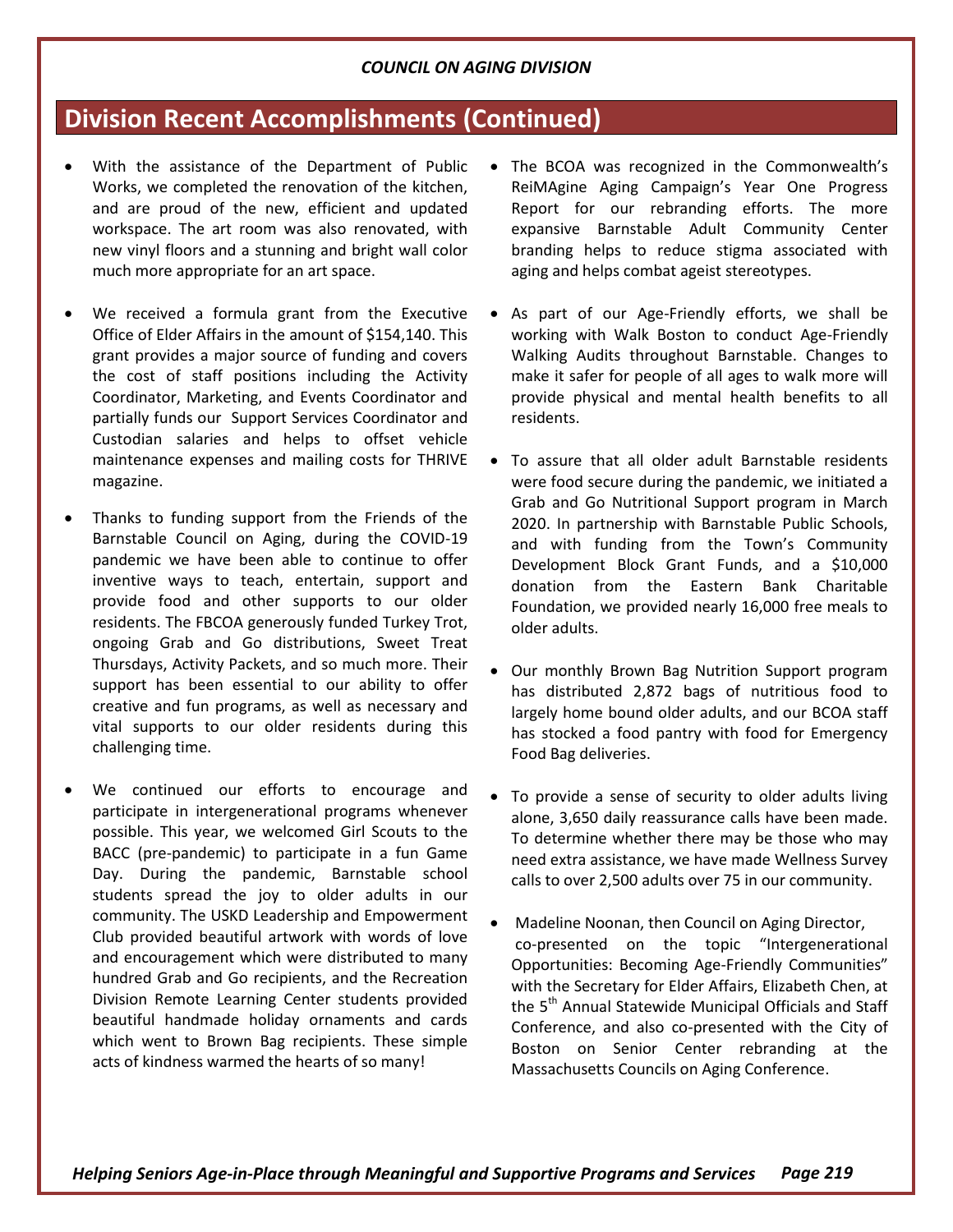### **Division Goals and Objectives - Town Council's Quality of Life Strategic Plan (SP)**

#### **Short-Term:**

- **1.** Restructure our Support and Advocacy Services to better respond to the needs of our most vulnerable older residents, and develop community partnerships with the CCRTA to enhance transportation assistance services capability to build organizational capacity and allow for greater operational efficiency. **(SP: Quality of Life, Public Health and Safety, Finance)**
- **2.** As required through our AARP and World Health Organization Age-Friendly designation, commence work to develop and execute an Age-Friendly action plan. **(SP: Quality of Life, Public Health and Safety, Education, Communication)**
- **3.** Promote awareness of the Family Caregiver Support Services program. With the closure of our Day Program due to the pandemic, this new program will offer support services, educational opportunities, and other programs, both in-person and virtual, developed to ease the burden and provide meaningful support to local caregivers and their loved ones. **(SP: Education, Communication, Quality of Life)**
- **4.** Work with the Department of Public Works to develop a master plan for the outdoor spaces at the Barnstable Adult Community Center to maximize their use for recreational purposes which will benefit the health and well-being of our residents. **(SP: Infrastructure, Public Health and Safety, Quality of Life)**
- **5.** Since the pandemic forced the delay of the launch of BN2N, we will continue our efforts to partner with the Barnstable Neighbor to Neighbor (BN2N) "village" to broaden the safety net for isolated older adults in the seven villages. **(SP: Public Health and Safety, Quality of Life)**
- **6.** Continue to collaborate with Barnstable County Human Services Department and the Cape Cod Councils on Aging on the "Healthy Aging Cape Cod" initiative. **(SP: Education, Communication, Public Health and Safety)**



*Activity packets mailed or delivered to your doorstep helped to beat boredom.*

- **7.** Explore new opportunities for civic engagement and life enrichment for all older adults in our community. This should include offering support and resources for older adults seeking new opportunities for personal growth through employment or civic engagement. **(SP: Education, Communication, Quality of Life)**
- **8.** To continue to expand content for our CH.18 THRIVE programming, as this reaches isolated older adults in their homes, as well as to continue developing programming that is geared to this population. Continue to explore new and inventive methods to promote awareness of our programs and services to the community. **(SP: Communication, Education, Quality of Life)**
- **9.** Continue work in facility improvements with the Department of Public Works including repair of the sprinkler system. **(SP: Infrastructure, Public Health and Safety)**
- **10.** Actively continue to pursue available grant funding to help sustain our services, build capacity, and offset program costs. **(SP: Finance)**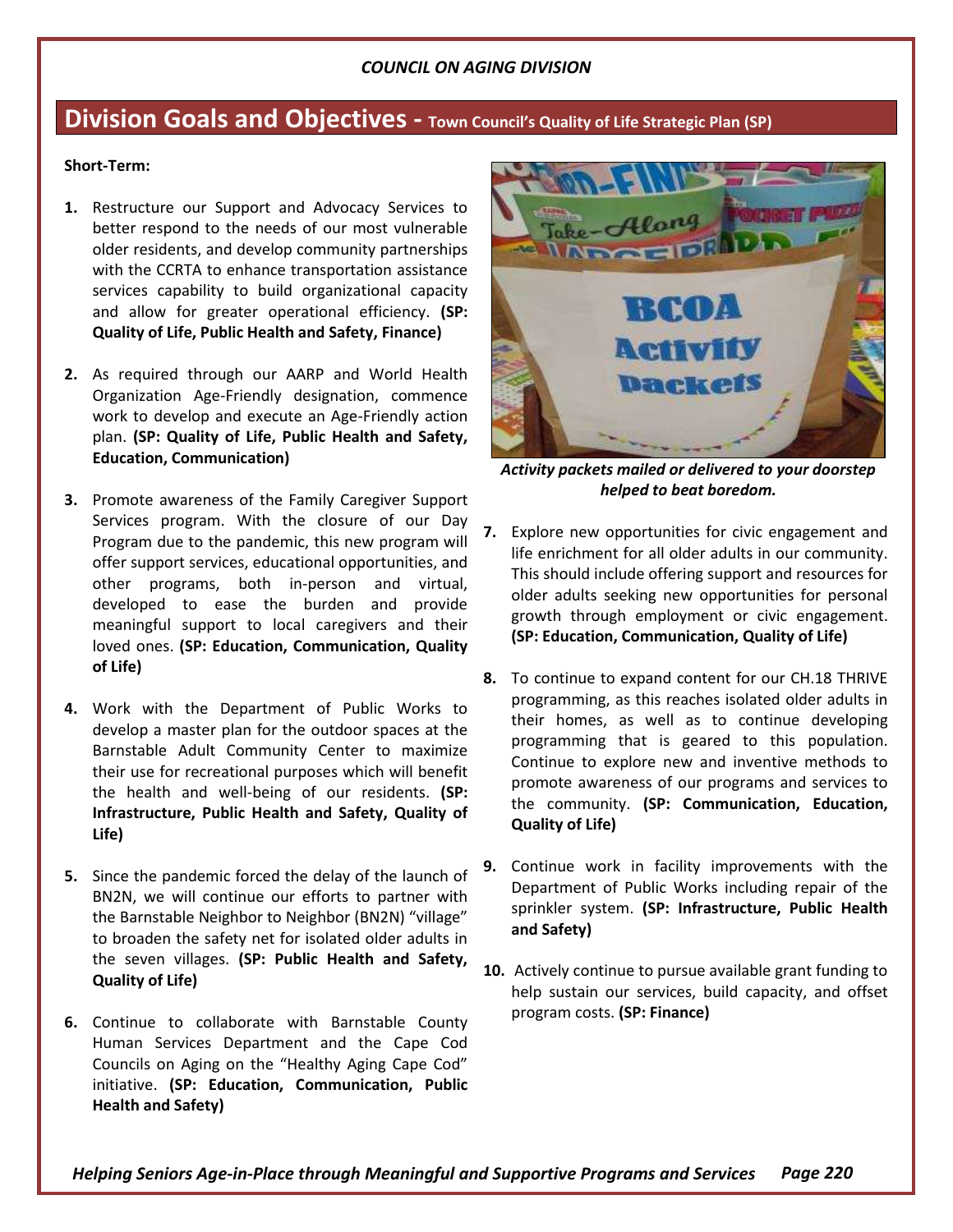### **Division Goals and Objectives (Continued)**

#### **Long-Term:**

- **1.** Continue to restructure, develop, and enhance programs and services that improve the lives of Barnstable's older residents including support services, advocacy, transportation assistance, and caregiver support services to ensure that our efforts to assist older adults to age in place and maintain their independence are maintained. **(SP: Public Health and Safety, Quality of Life)**
- **2.** Continue to engage with our aging service partners and participate in regional and local aging and human service networks to assess the growing needs of the aging community so we can ensure that all older residents can age successfully and maintain a high quality of life. **(SP: Public Health and Safety, Education, Communication)**
- **3.** To continue to develop community partnerships, especially those which promote intergenerational collaborations in our community. Establishing intergenerational relationships enables all groups to learn about each other's differences and similarities, while building relational capacity and leading to greater understanding and acceptance across the age span. These relationships help to eradicate ageist stereotypes and build bridges that enrich the culture of our town and are vital to our efforts to build community. **(SP: Education, Communication, Quality of Life)**
- **4.** The Town of Barnstable, led by the Council on Aging Division and Department of Community Services, is working on a multi-year project on becoming a more Age-Friendly community. With the support from the Gerontology Institute at UMass Boston, we shall commence the planning process and production of an action plan report. Drawing on existing data from a recent community needs assessment and through the engagement of municipal employees, community stakeholders, and residents, the action plan will guide the implementation of programs, policies and other Barnstable-wide efforts meant to ensure that Barnstable is a friendly, accessible and inclusive place for residents to grow up and grow old. **(SP: Public Health and Safety, Infrastructure, Quality of Life)**
- **5.** Continue to enhance our marketing and community engagement efforts to reach out to a more diverse population that more accurately reflects the changing demographics of Barnstable residents. **(SP: Education, Communication)**
- **6.** Continue to work closely with the Department of Public Works to ensure successful maintenance of the facility. **(SP: Infrastructure, Finance)**



**S***taff delivered 133 Turkey Dinners with all the fixings, and some extra treats, to older adults in our community.*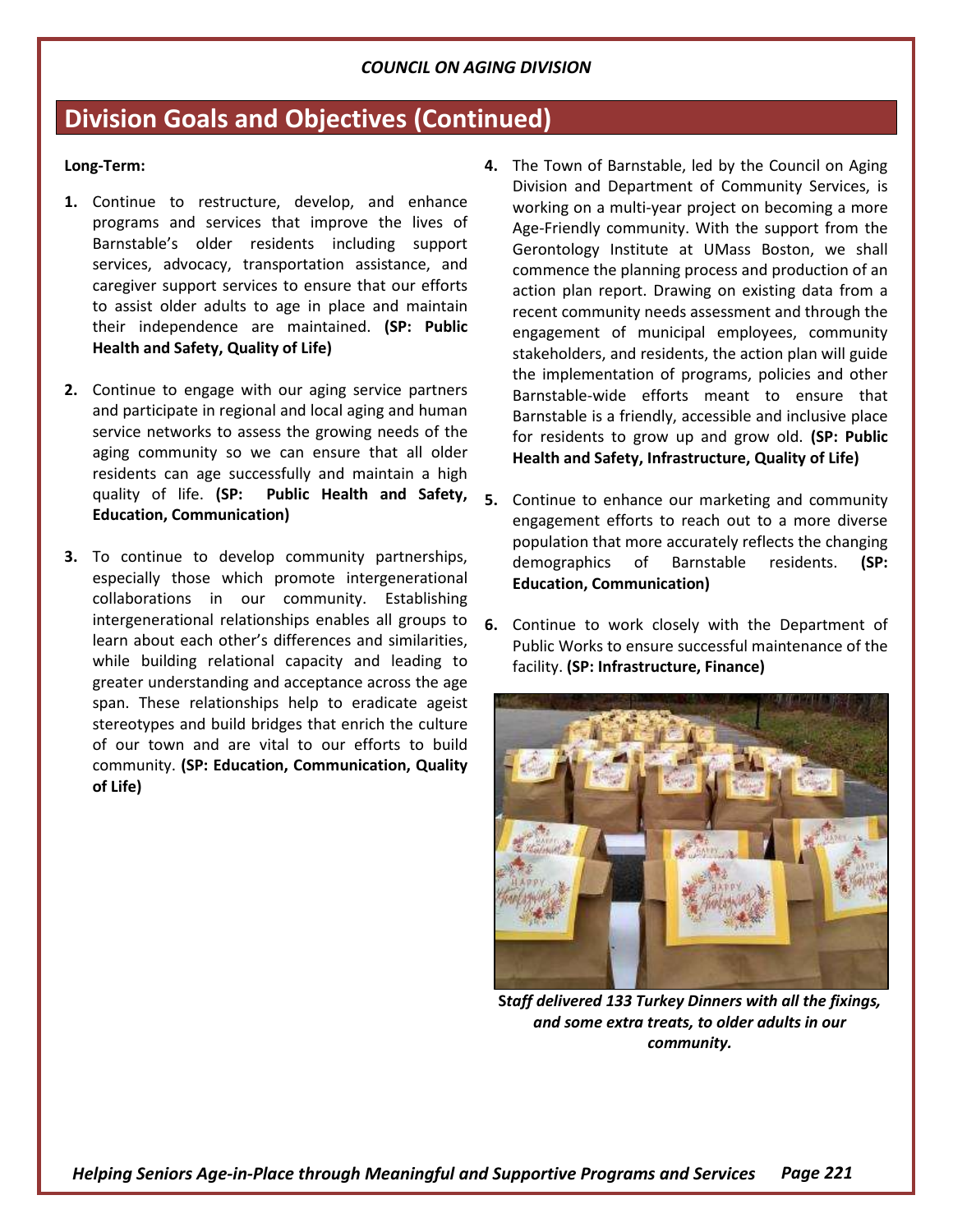### **Council on Aging Division Budget History**



FY 2019 included increased hours for a van driver, a parttime custodian, and assistant. FY 2022 includes a net (- 4.05) due to the closure of the Adult Supportive Day program.



Council on Aging Division uses 96% to 98% of its budget Advocacy program represents 47% of this division's on an annual basis.



budget.



The division's budget has decreased -3.43% annually on average over the five-year period.



*Helping Seniors Age-in-Place through Meaningful and Supportive Programs and Services Page 222*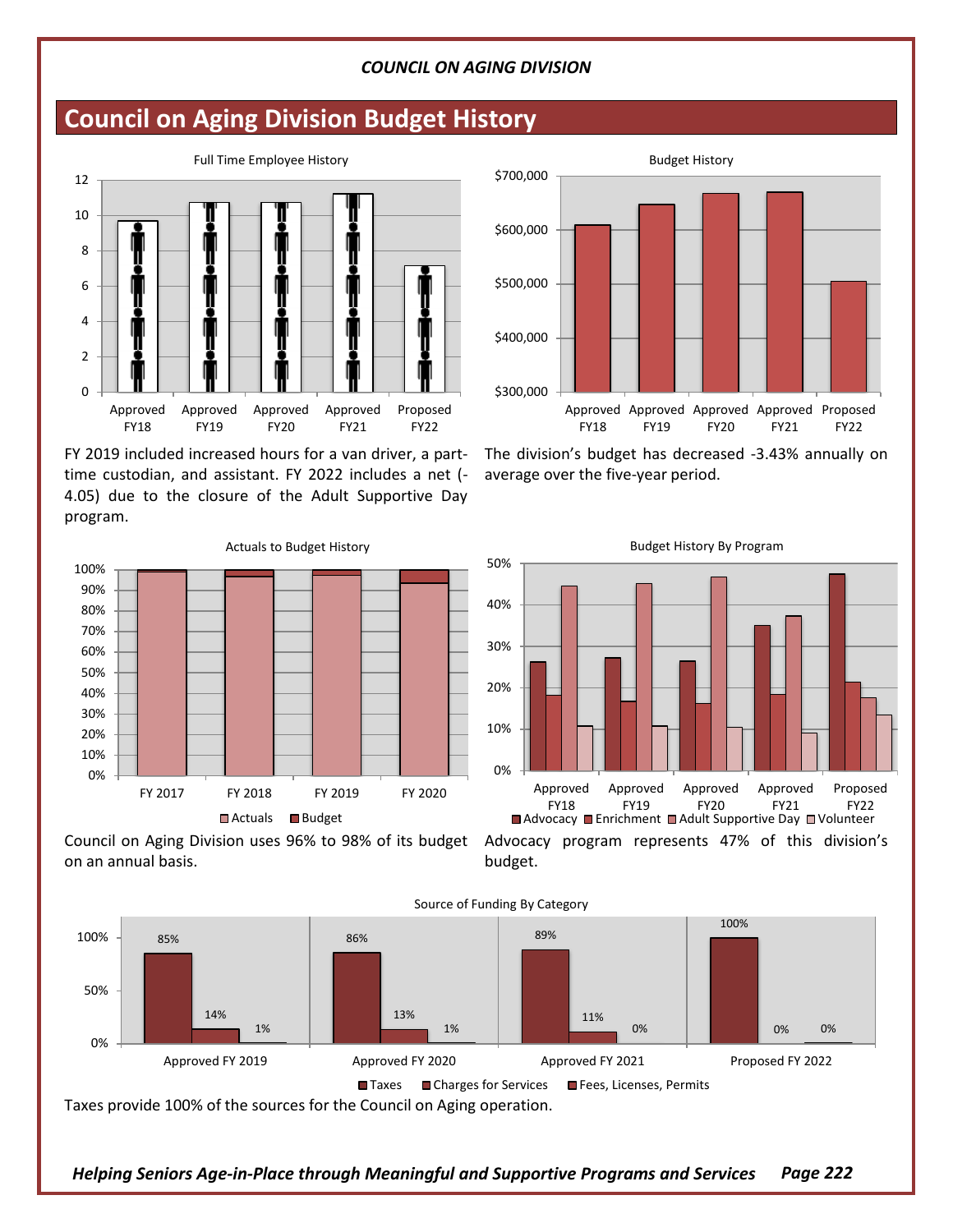### **Division Budget Comparison**

| <b>Council on Aging Division</b><br>Category | <b>Actual</b><br><b>FY 2020</b> | <b>Projected</b><br><b>FY 2021</b> | <b>Approved</b><br><b>FY 2021</b> | <b>Proposed</b><br><b>FY 2022</b> | <b>Change</b><br>$FY21 - 22$ | Percent<br>Change |
|----------------------------------------------|---------------------------------|------------------------------------|-----------------------------------|-----------------------------------|------------------------------|-------------------|
| Taxes                                        | \$518,242                       | \$602,086                          | \$592,916                         | \$502,879                         | (590,037)                    | $-15.19%$         |
| Fees, Licenses, Permits                      | 1.371                           | $\overline{\phantom{0}}$           | 2.000                             | 2.000                             | ۰                            | 0.00%             |
| <b>Charges for Services</b>                  | 100.247                         | 607                                | 75.000                            |                                   | (75,000)                     | $-100.00\%$       |
| Interest and Other                           | 4.310                           | 232                                |                                   |                                   |                              | 0.00%             |
| <b>Total Sources of Funding</b>              | \$624,170                       | \$602,925                          | \$669,916                         | \$504,879                         | (\$165,037)                  | $-24.64%$         |

#### **Expenditure Category** Personnel \$576,295 \$559,455 \$621,616 \$456,579 (\$165,037) -26.55% Operating Expenses 1 47,875 43,470 48,300 48,300 - 0.00% **Total Appropriation \$624,170 \$602,925 \$669,916 \$504,879 (\$165,037) -24.64%**

#### **Summary of Budget Changes**

Council on Aging Division's proposed FY 2022 budget is decreased by \$165,037 (-24.64%) from the approved FY 2021 budget. Personnel budget change includes contractual obligations, however, the closure of the Adult Supportive Day program accounts for most of the net decrease. This division's proposed budget shows a net (-4.05) reduction in fulltime equivalents (fte's).

| Job Title                              | <b>FY 2020</b> | <b>FY 2021</b> | <b>FY 2022</b> | Change |
|----------------------------------------|----------------|----------------|----------------|--------|
| Adult Supportive Day Coordinator       | 1.00           | 1.00           |                | (1.00) |
| Adult Supportive Day Program Assistant | 1.50           | 1.50           |                | (1.50) |
| Assistant Director Council On Aging    | 1.00           | 1.00           | 1.00           |        |
| Custodian                              | 1.00           | 1.18           | 0.58           | (0.60) |
| <b>Community Services Director</b>     | 0.10           | 0.40           | 0.40           |        |
| Council On Aging Director              | 1.00           | 1.00           | 1.00           |        |
| <b>Division Assistant</b>              | 1.00           | 1.00           | 1.00           |        |
| Office Manager/Executive Assistant     |                | 0.45           | 0.45           |        |
| Outreach & Development Coordinator     | 1.00           | 1.00           | 1.00           |        |
| <b>Outreach Coordinator</b>            | 0.75           | 0.75           | 0.75           |        |
| Principal Dept/Div Assistant           | 1.00           | 1.00           | 1.00           |        |
| Van Driver Senior Services             | 0.95           | 0.95           |                | (0.95) |
| <b>Full-time Equivalent Employees</b>  | 10.30          | 11.23          | 7.18           | (4.05) |

| <b>FY 2021</b> | <b>FY 2022</b> | Change |
|----------------|----------------|--------|
| 1.00           |                | (1.00) |
| 1.50           |                | (1.50) |
| 1.00           | 1.00           |        |
| 1.18           | 0.58           | (0.60) |
| 0.40           | 0.40           |        |
| 1.00           | 1.00           |        |
| 1.00           | 1.00           |        |
| 0.45           | 0.45           |        |
| 1.00           | 1.00           |        |
| 0.75           | 0.75           |        |
| 1.00           | 1.00           |        |
| 0.95           |                | (0.95) |
| 11.23          | 7.18           | (4.05) |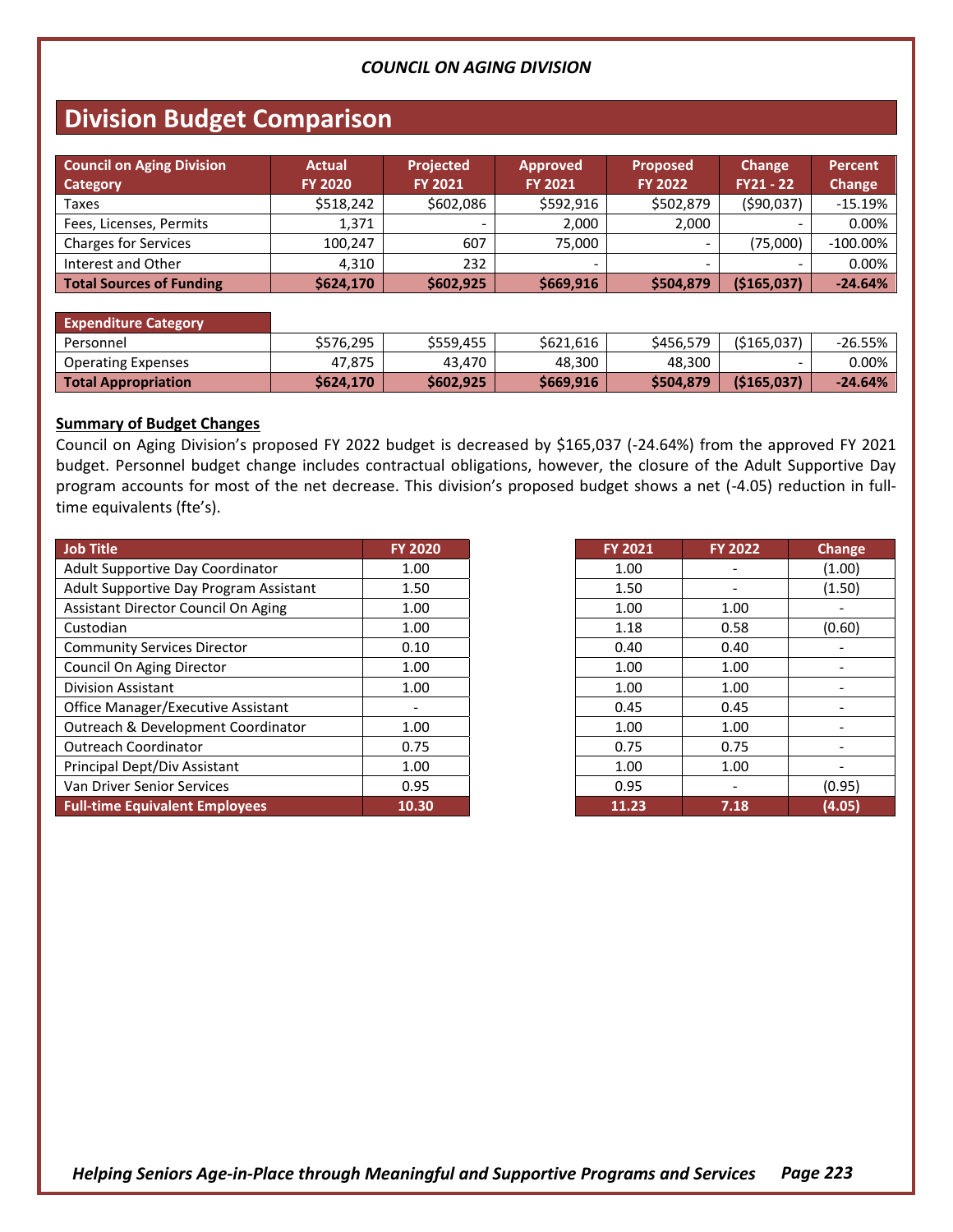### **Program Services Provided**

The Council on Aging Division has long been the gateway for older people in the Town of Barnstable to access programs and services to provide support and help them maintain their independence. Currently, over 32% of the Town's population is over 60. Demographic projections indicate that this cohort will rise steadily in the coming years and is projected to reach 42% by 2030, placing an increasing demand on the Council on Aging Division to continue to meet the needs of older residents in our community. We are responding to this by identifying and providing needed programs and services. The Council on Aging Division is proud to offer a wide array of opportunities for interaction, assistance, engaging our older citizens to stay connected to their community and our programs, and services help them to maintain a healthy and active lifestyle.



*Caregivers Appreciation*

### **Support and Advocacy Services Program**

For many older people, maneuvering through the complex maze of benefit-related problems, family and health issues, and retirement plans facing them is overwhelming, especially in a technology-driven, ever-changing world such as ours is today. Our Support and Advocacy Services staff assists older residents to ensure they are enrolled in any federal, state, or local government programs they are eligible for, resulting in significant cost savings for many older adults who are already living on fixed incomes. These programs include Medicare, Mass Health, Prescription Advantage, Fuel Assistance, and Food Stamps. Through our telephone reassurance program, mailbox sticker program, brown bag and turkey trot programs, our Support and Advocacy Services Program also acts as a safety net for isolated and homebound older people in our community. Support and Advocacy Services also provides transportation assistance to older adults through a partnership with the Cape Cod Regional Transit Authority's SmartDart program.

During COVID-19 restrictions, our staff pivoted to remote service delivery systems. During warmer weather, appointments of necessity to be done 1:1 were facilitated outdoors with masks, safety protocols, and maintaining a six foot physical distance. All SHINE appointments were facilitated either virtually or via telephone protocol mandated by Barnstable County Human Services.

In spite of challenges, the Support Services staff overcame barriers, and safely worked diligently to meet the needs of all who needed support services in our community throughout the pandemic.

| <b>Support and Advocacy</b><br>Category | <b>Actual</b><br><b>FY 2020</b> | <b>Projected</b><br><b>FY 2021</b> | <b>Approved</b><br><b>FY 2021</b> | <b>Proposed</b><br><b>FY 2022</b> | <b>Change</b><br>$FY21 - 22$ | Percent<br>Change |
|-----------------------------------------|---------------------------------|------------------------------------|-----------------------------------|-----------------------------------|------------------------------|-------------------|
|                                         |                                 |                                    |                                   |                                   |                              |                   |
| Taxes                                   | \$153,081                       | \$224,036                          | \$174,861                         | \$88.916                          | $($ \$85,945)                | -49.15%           |
| <b>Charges for Services</b>             | 100.247                         | 607                                | 75.000                            |                                   | (75.000)                     | $-100.00\%$       |
| Interest and Other                      | 4.310                           | 232                                | $\overline{\phantom{0}}$          |                                   |                              | $0.00\%$          |
| Total Sources of Funding                | \$257,638                       | \$224,875                          | \$249,861                         | \$88,916                          | ( \$160, 945)                | $-64.41%$         |

| <b>Expenditure Category</b> |           |           |           |          |            |           |
|-----------------------------|-----------|-----------|-----------|----------|------------|-----------|
| Personnel                   | \$244.741 | \$203.882 | \$226,536 | \$65,591 | (5160.945) | -71.05%   |
| <b>Operating Expenses</b>   | 12,897    | 20,993    | 23,325    | 23,325   | -          | 0.00%     |
| <b>Total Appropriation</b>  | \$257,638 | \$224.875 | \$249,861 | \$88,916 | (5160.945) | $-64.41%$ |

*Helping Seniors Age-in-Place through Meaningful and Supportive Programs and Services Page 224*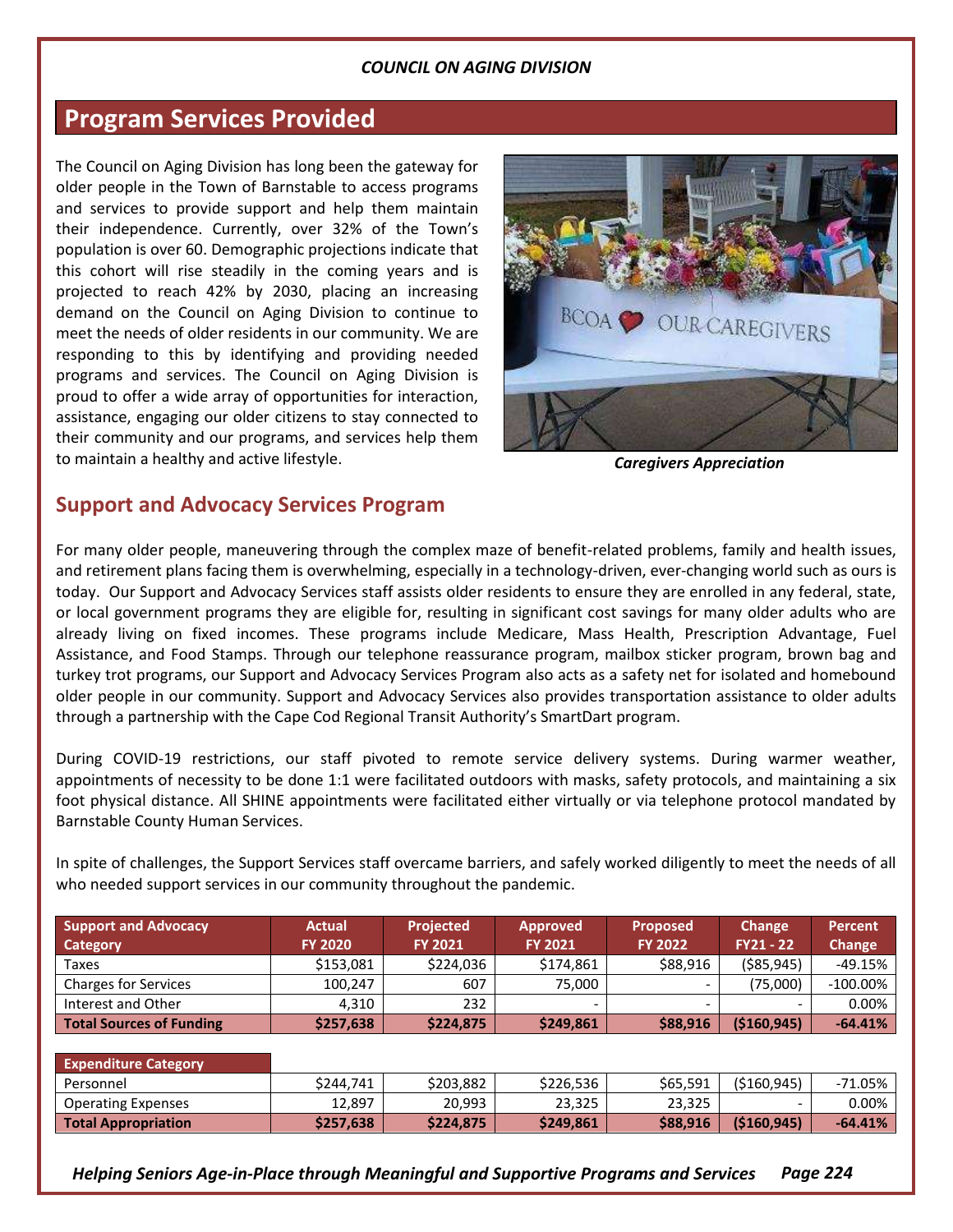### **Program Services Provided (Continued)**

### **Family Caregiver Support Services Program**

The risks and challenges of the COVID-19 pandemic made it impossible to safely operate our Adult Day Program. In response to this, we immediately laid the plans for our new Family Caregiver Support Services Program. Trained and professional staff with years of experience in developing dementia friendly programming and family caregiver support services will lead this program.

Services are designed to support, engage and educate family caregivers and those facing a dementia diagnosis. Savvy Caregiver and other programs will offer opportunities to learn the facts about the pathology and of the disease process of dementia, coping strategies and local support services. Caregiver Conversations and other support groups will offer opportunities to share with other caregivers in a



*Council On Aging Transportation Assistance*

safe and respectful forum, moderated by dementia trained professionals. Dementia friendly activities, such as Memory Cafés will offer entertainment, fitness and other activities designed to engage those with dementia and will afford some respite to caregivers.

The BCOA has had a two decade's long history of offering support to family caregivers in our community, and we remain resolute in that commitment. Our staff understands the unique challenges facing those with a dementia diagnosis, as well as the impact that diagnosis has on family members. They are here to help residents in our community find the support services that they need and offer residents guidance and caring compassion on their caregiver journey.

| <b>Family Caregiver Support</b> | <b>Actual</b>            | <b>Projected</b> | <b>Approved</b> | <b>Proposed</b> | Change                   | <b>Percent</b> |
|---------------------------------|--------------------------|------------------|-----------------|-----------------|--------------------------|----------------|
| <b>Category</b>                 | <b>FY 2020</b>           | <b>FY 2021</b>   | <b>FY 2021</b>  | <b>FY 2022</b>  | $FY21 - 22$              | Change         |
| Taxes                           | \$169,520                | \$211,569        | \$235,076       | \$239,669       | \$4,593                  | 1.95%          |
| <b>Total Sources of Funding</b> | \$169,520                | \$211,569        | \$235,076       | \$239,669       | \$4,593                  | 1.95%          |
|                                 |                          |                  |                 |                 |                          |                |
| <b>Expenditure Category</b>     |                          |                  |                 |                 |                          |                |
| Personnel                       | \$169,520                | \$207,271        | \$230,301       | \$234.894       | \$4,593                  | 1.99%          |
| <b>Operating Expenses</b>       | $\overline{\phantom{0}}$ | 4,298            | 4,775           | 4,775           | $\overline{\phantom{0}}$ | $0.00\%$       |

**Total Appropriation**  $\vert$  \$169,520  $\vert$  \$211,569  $\vert$  \$235,076  $\vert$  \$239,669  $\vert$  \$4,593  $\vert$  1.95%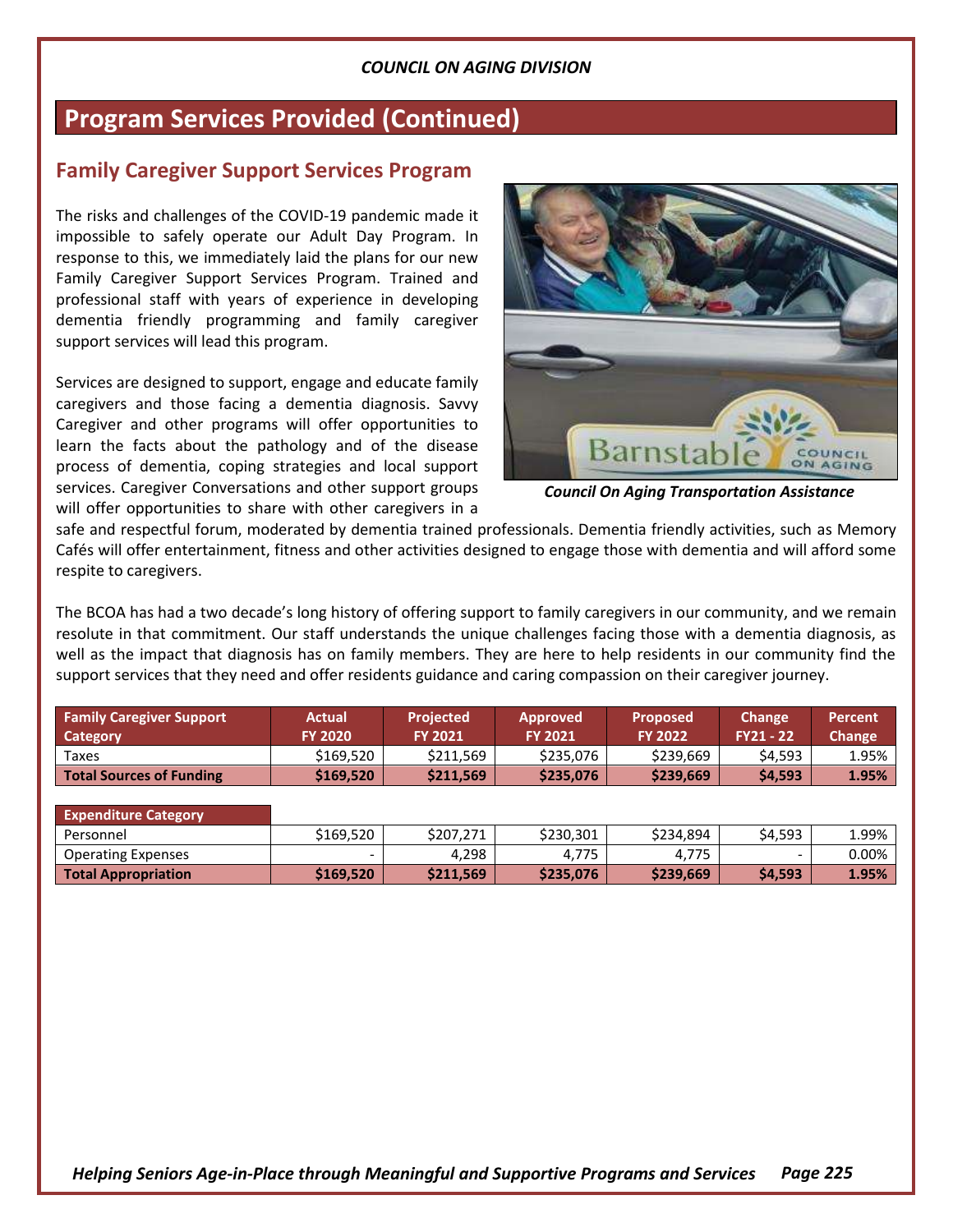### **Program Services Provided (Continued)**

### **Health, Wellness and Enrichment Program**

The Barnstable Adult Community Center offers numerous classes and activities on a daily basis designed to help older people stay physically, mentally, and socially active. We are proud of the wide and diverse variety of opportunities for learning and socialization we provide. Each week we offer a multitude of enrichment activities including computer classes, movies, art workshops, musical entertainment, and intergenerational activities.

People have become more aware of the importance of remaining physically active across the age span. There is mounting medical evidence that life expectancies and health outcomes are much more positive for older adults who pursue activities that will enhance their physical, emotional, and mental well-being. To support this, the BCOA offers a vast array of opportunities to benefit people of all levels of



*Grab and Go Community Donations*

fitness and ability. Fitness classes that support balance, bone density, and flexibility are all offered. Classes that support wellbeing such as meditation, and support groups of all types offer a caring community of people who understand what you may be dealing with in your life. From Yoga, Chair Yoga, Tai Chi and Qi Gong to Zumba, Cardio Fitness, Country Line Dancing and so many more, there is a class for everyone!

During the closure of the BACC due to the pandemic, we were able to transition to virtual programming. We have offered 170 virtual classes and taught many older residents that it is easy to learn how to "Zoom". Most of the virtual classes were accessible by telephone, so that removed a barrier to access for those who do not have computer access. Some of our programming is also available on Channel 18 as well, which allowed us to expand access to more isolated older adults in our community.

| <b>Health, Wellness &amp; Enrich.</b><br>Category | <b>Actual</b><br><b>FY 2020</b> | <b>Projected</b><br><b>FY 2021</b> | <b>Approved</b><br><b>FY 2021</b> | <b>Proposed</b><br><b>FY 2022</b> | <b>Change</b><br>$FY21 - 22$ | Percent<br>Change |
|---------------------------------------------------|---------------------------------|------------------------------------|-----------------------------------|-----------------------------------|------------------------------|-------------------|
| Taxes                                             | \$134.018                       | \$111.147                          | \$121.497                         | \$106.107                         | (515, 390)                   | $-12.67%$         |
| Fees, Licenses, Permits                           | 1.371                           | -                                  | 2.000                             | 2.000                             |                              | 0.00%             |
| Total Sources of Funding                          | \$135,389                       | \$111.147                          | \$123,497                         | \$108,107                         | ( \$15,390)                  | $-12.46%$         |

| <b>Expenditure Category</b> |           |           |           |           |           |           |
|-----------------------------|-----------|-----------|-----------|-----------|-----------|-----------|
| Personnel                   | \$100.411 | \$95,869  | \$106,522 | \$91.132  | (515.390) | $-14.45%$ |
| <b>Operating Expenses</b>   | 34.978    | 15.278    | 16,975    | 16,975    |           | $0.00\%$  |
| <b>Total Appropriation</b>  | \$135.389 | \$111.147 | \$123,497 | \$108.107 | (515.390) | $-12.46%$ |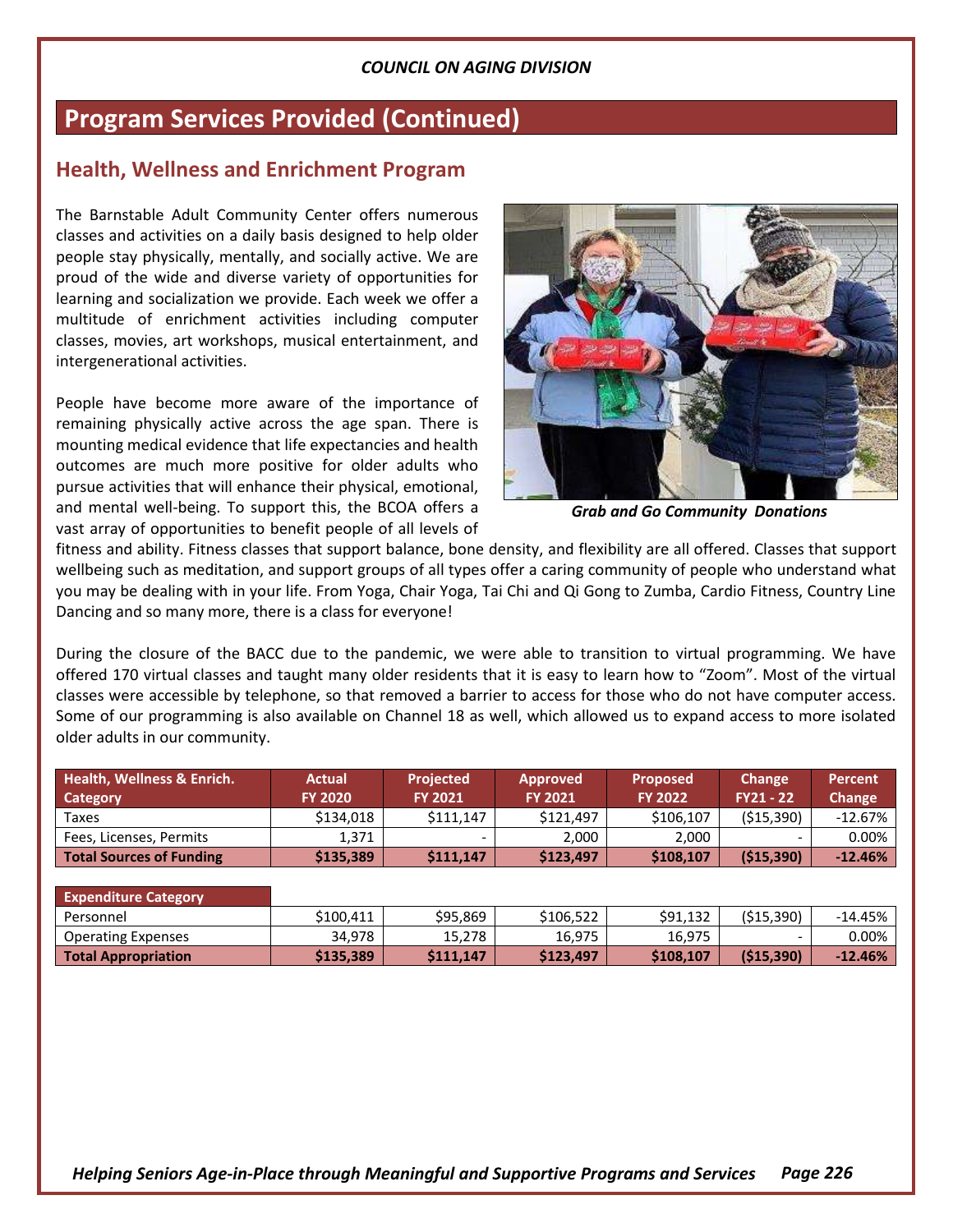### **Program Services Provided (Continued)**

### **Volunteer and Civic Engagement Program**

Research has shown that volunteering is good for your mental and physical health. The Council on Aging Division relies heavily on the valuable services provided by those who graciously volunteer their time at the Center. Older people, likewise, find great meaning, and value in the time spent volunteering. This mutually beneficial activity enables the Council on Aging Division to conduct many of its programs and services. Volunteer positions include front desk receptionists, class instructors, Brown Bag volunteers, and special events volunteers. Without the support of the dedicated volunteers that we have, we could not simply provide the range and depth of services we offer to the community.

With the anticipated length of time that a person spends in retirement increasing by decades, the needs of retired persons has also increased. Retired persons are actively



*A Holiday Concert with cocoa and cookies on a makeshift stage raised everyone's spirits!*

seeking the opportunity to explore many different options and experiences to fill these years. Some realize that they will require additional income to assure that they have sufficient financial resources, and they are seeking assistance with updating their skills for new job opportunities. Others are more aspirational goals, as people hope to try new volunteer opportunities in civic or charitable engagement which will add meaning to their retirement and contribute to the betterment of society. The BCOA will continue to offer programs that provide support and guidance in helping people navigate this transitional time in their lives. These services will help older adults maximize their satisfaction and increase the likelihood that this last chapter can truly be the best and most meaningful time in their lives.

| <b>Volunteer and Civic Engmt.</b><br>Category | Actual<br><b>FY 2020</b> | <b>Projected</b><br><b>FY 2021</b> | <b>Approved</b><br><b>FY 2021</b> | <b>Proposed</b><br><b>FY 2022</b> | Change<br><b>FY21 - 22</b> | <b>Percent</b><br>Change |
|-----------------------------------------------|--------------------------|------------------------------------|-----------------------------------|-----------------------------------|----------------------------|--------------------------|
| Taxes                                         | \$61,623                 | \$55,334                           | \$61,482                          | \$68,187                          | \$6,705                    | 10.91%                   |
| <b>Total Sources of Funding</b>               | \$61,623                 | \$55,334                           | \$61,482                          | \$68,187                          | \$6,705                    | 10.91%                   |

| <b>Expenditure Category</b> |          |          |          |          |         |        |
|-----------------------------|----------|----------|----------|----------|---------|--------|
| Personnel                   | \$61.623 | \$52,432 | \$58.257 | \$64,962 | \$6,705 | 11.51% |
| <b>Operating Expenses</b>   |          | 2.903    | 3.225    | 3.225    | -       | 0.00%  |
| <b>Total Appropriation</b>  | \$61,623 | \$55,334 | \$61,482 | \$68,187 | \$6,705 | 10.91% |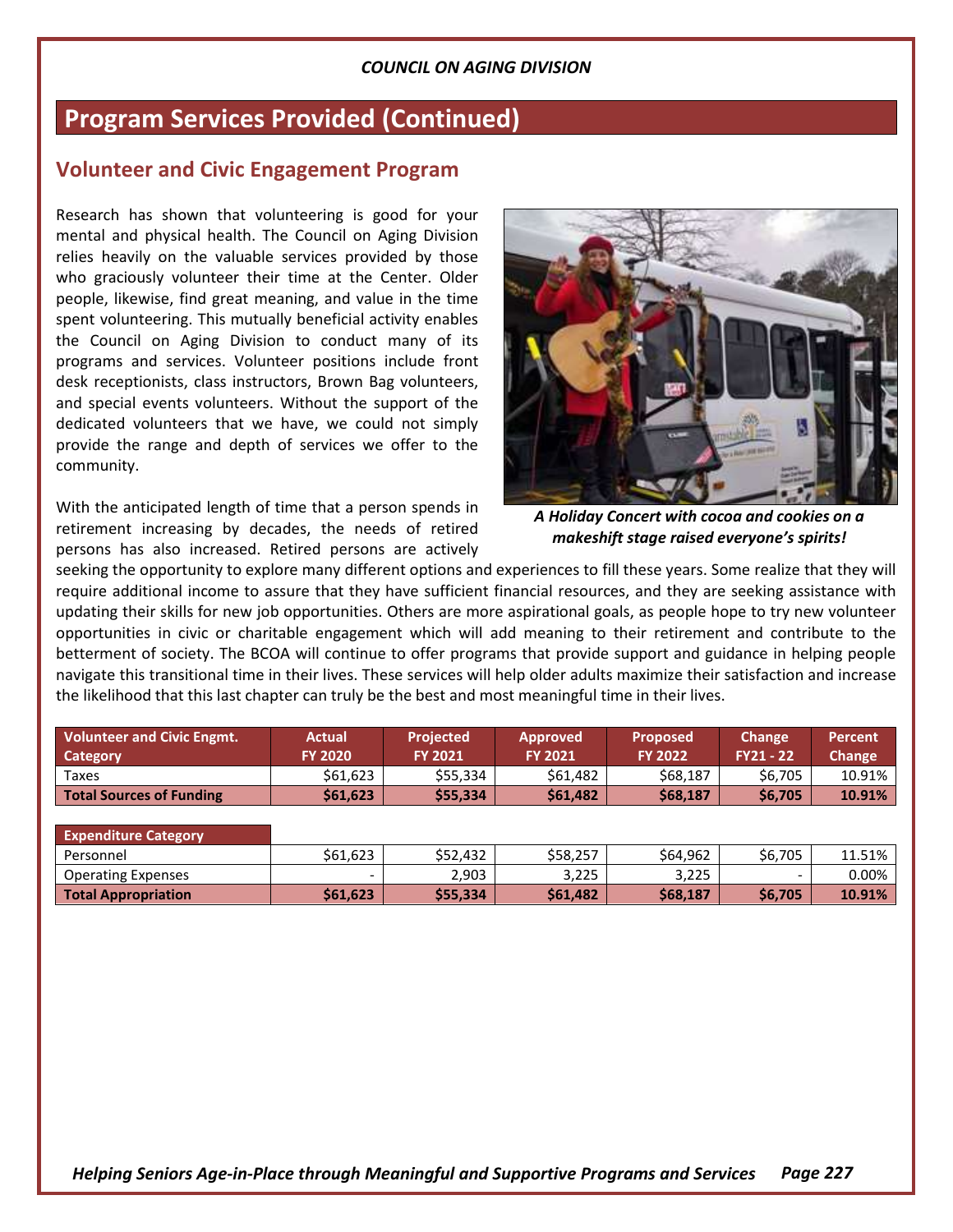### **RECREATION DIVISION**

### **Purpose Statement**

The Recreation Division is committed to providing leisure opportunities to improve the quality of life in our community through exceptional and affordable programs and services.

### **Program Areas**



## Activities | Aquatics





The Recreation Division comprises 1.04% of the overall General Fund budget.

*Providing Fun, Educational and Affordable Programs Page 228*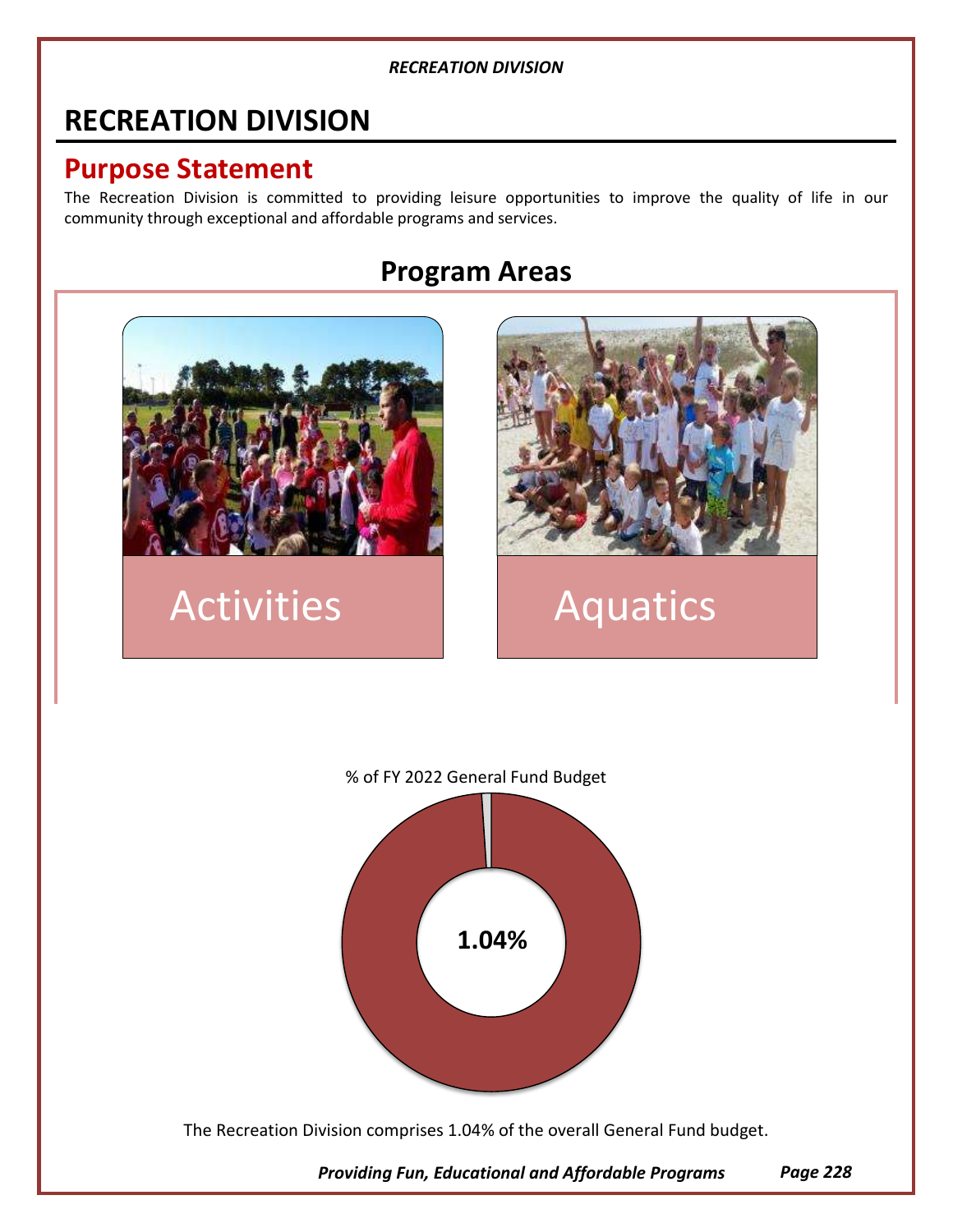### **Division Services Provided**

The Town of Barnstable has numerous playgrounds, parks, and beaches that offer recreational opportunities through the Recreation Division. These programs include, but not limited to volleyball, adult yoga, mommy mixer group, basketball, soccer, swim carnivals, and much more! Recreation Division provides opportunities for residents to be active and to interact with other residents, to develop youth skills, and instill community values.

### **Division Recent Accomplishments**

- Received a 9.7 rating out of 10 for all Recreation Programs using the Customer Satisfaction Rating System developed for program evaluation (using national standards) for all Recreation Programs.
- Recertified all Barnstable Golf Course staff in American Red Cross Community CPR and First Aid.
- Completed a re-branding and developed a new logo for the Recreation Division with Staff, Community, and Recreation Commission's support and input.
- Collaborated with Cape Cod Family Table Collaborative to offer free fully cooked meals every Friday evening since the pandemic hit, serving • between 150 and 250 meals weekly.
- The Recreation Division successfully developed and implemented additional programs as follows to meet the needs of our community. Many new creative programs were developed that were virtual or on social media.
- Worked with the Public Health Division to develop, implement, and supervise all new operational plans for facilities and programs to operate under the COVID-19 state guidelines.
- Obtained an exemption from the Department of Early Education and Care to be able to provide a Remote Learning Center for Grades 4-7. Also attained a Community Development Block Grant with the help of the Planning and Development Department that permitted this the Remote Learning Center to be offered at no cost to all participants.
- Obtained all the funding needed to provide a tennis/pickleball complex in Marstons Mills adjacent to the West Villages Elementary School.
- The Barnstable Youth Commission presented its 7th Annual Community Prevention Forum. Representative Will Crocker provided a grant of \$25,000 to help them with Youth Summit and Substance Abuse Prevention. Due to Covid-19 the Youth Summit was cancelled but used the money to purchase a trailer with the Barnstable Police Department that will be used as a "Hidden in Plain Sight" program in the future.
- Collaborated with Planning and Development's Parking Management Division to offer beach parking permits online, which was needed to help residents purchase stickers during COVID-19, this will continue to be available in 2021 with a new online opportunity.
- All Full time HYCC and Program Staff who were unable to provide services due to COVID-19, adjusted to become Beach Safety Officers assisting with helping us keep our beaches safe and improve communications with the community.
- Provided a successful All Day Summer Fun Club Program at various sites during COVID-19. Due to safety protocols, this was modified from the annual Leisure Program offered, but gave parents a safe place for our youth to go so parents could work and give young people a chance to socialize safely.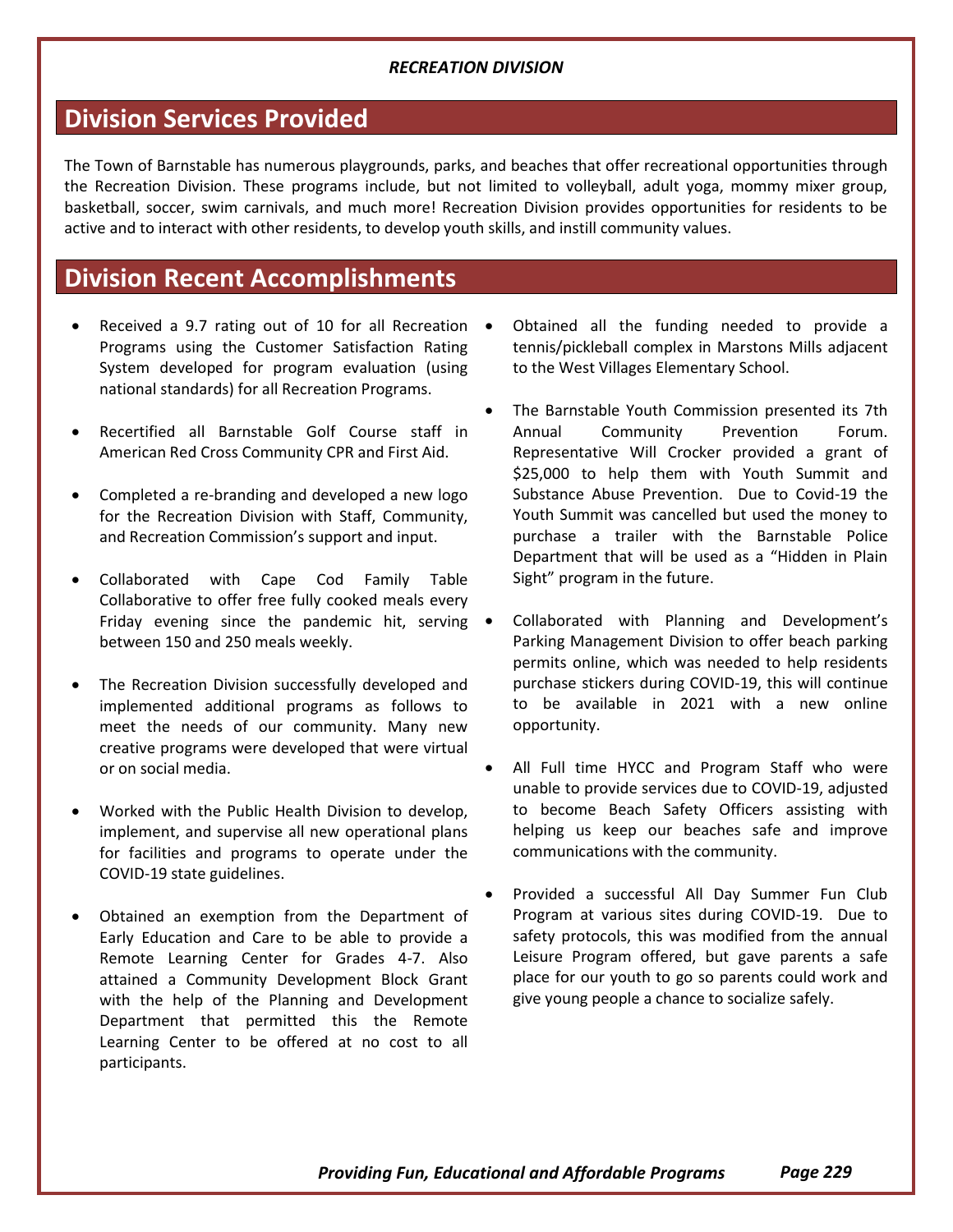### **Division Goals and Objectives - Town Council's Quality of Life Strategic Plan (SP)**

#### **Short-Term:**

- **1.** Re-certify all lifeguards in updated Red Cross Lifeguard Training requirements.**(SP: Education, Safety, and Quality of Life)**
- **2.** Continue the website improvements, with updated pictures and specifics of what Recreation offers**.(SP: Education and Quality of Life)**
- **3.** Obtain funding and develop and implement a 8<sup>th</sup> Annual 7th Grade Youth Summit and Community Prevention Forum, with the Youth Commission. **(SP: Education, Finance, and Quality of Life)**
- **4.** Continue to develop and implement Recreation Programs that are requested by residents and visitors to be provided through our revolving fund. (i.e. Stem programs, inter-generational programs).**(SP: Education, Quality of Life)**
- **5.** Actively pursue available grant-funding to help sustain our services and offset program costs, (specifically the Youth Summit, and Program Scholarships). **(SP: Finance)**
- **6.** Obtain new Youth Commissioners as we have 3 who will be ineligible in 2021, trying to include other High Schools and having a diverse commission representative of the Town. **(SP: Education; Quality of Life)**
- **7.** Develop and present the 5th Youth Job Fair with HYCC including educational opportunities on "How to (fill out an application, resume writing, and interviewing skills) education". Bring together local business and youth. **(SP: Education, Quality of Life)**
- **8.** Work on the upgrading of the software system (RecTrac) to continue serving the community with electronic program administration **(SP: Quality of Life, Finance)**
- **9.** Continue to research and obtain the best online system for parking permits through our IT Department. **(SP: Finance, Quality of Life)**

#### **Long-Term:**

- **1.** Work cooperatively with the Department of Public Works, Osterville Village Association, and Town to develop a comprehensive strategic plan for the Osterville Bay Fields, Grounds and Facilities. **(SP: Infrastructure, Quality of Life)**
- of the Town of Barnstable that are affordable and able **2.** Through Town of Barnstable Resources, provide educational outreach to our residents and taxpayers regarding all recreational Human Resource and continue to provide facilities and programs that adhere to any COVID-19 related guidelines. (i.e. high school and youth oriented job fairs, etc.) Opportunities especially for our youth**. (SP: Education, Communication, Quality of Life)**
	- **3.** Continue working closely and cooperatively with the DPW in upgrading and maintaining the following Town of Barnstable Recreation facilities to adhere to any requirements and guidelines: beach buildings, community buildings, Skate Park, outdoor play areas, playgrounds, and Town athletic facilities. **(SP: Finance, Infrastructure, Quality of Life)**
- advertisers and Barnstable Youth Commission, **4.** Increase awareness and gain creditability with the Youth, for the Town of Barnstable Youth Commission. **(SP: Education, Communication, Quality of Life)**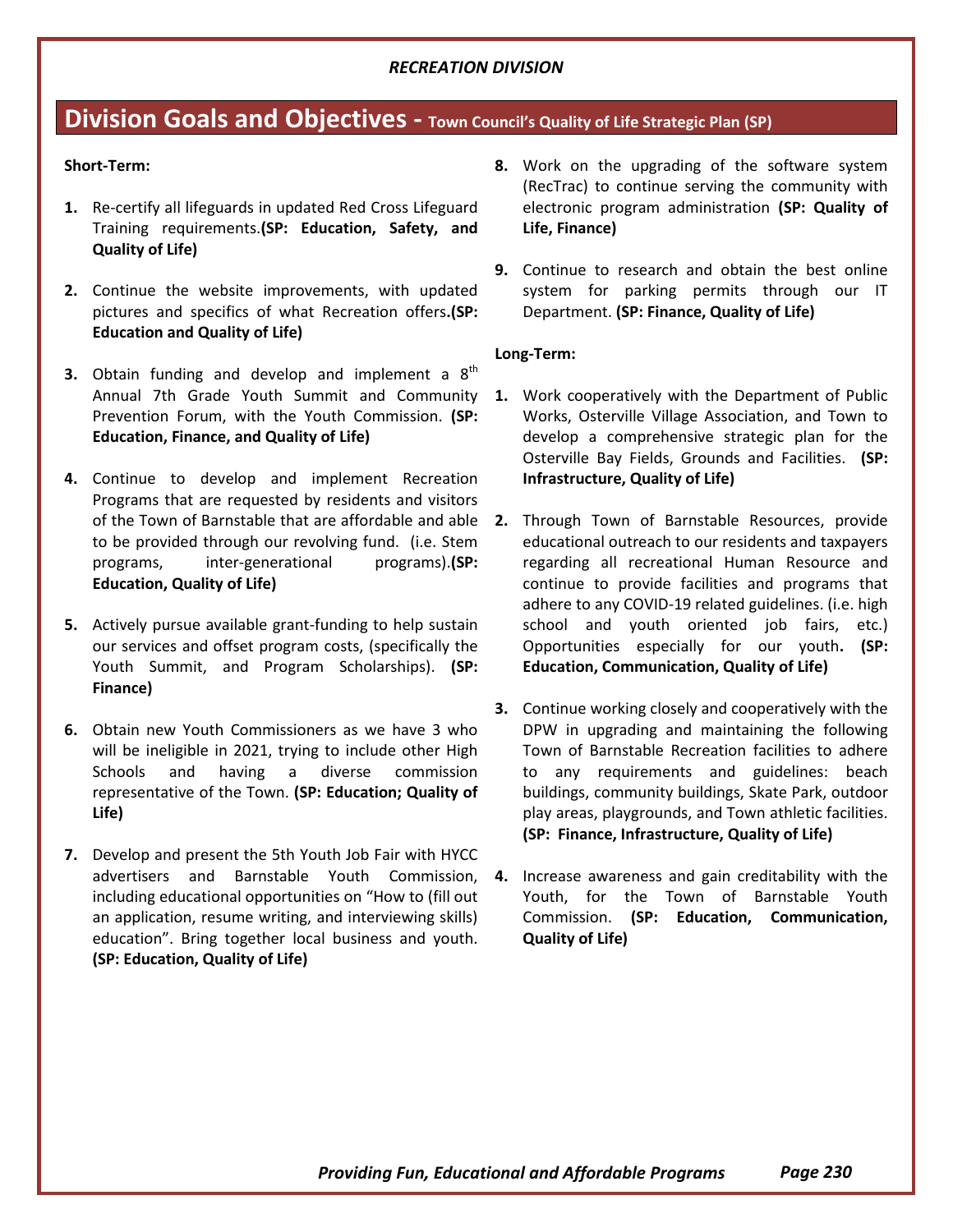### **Division Budget Comparison**

| Recreation Division<br>Category | <b>Actual</b><br><b>FY 2020</b> | <b>Projected</b><br><b>FY 2021</b> | <b>Approved</b><br><b>FY 2021</b> | <b>Proposed</b><br><b>FY 2022</b> | Change<br>$FY21 - 22$ | Percent<br>Change |
|---------------------------------|---------------------------------|------------------------------------|-----------------------------------|-----------------------------------|-----------------------|-------------------|
| Taxes                           | \$0                             | \$0 ·                              | \$282,590                         | \$295.955                         | \$13.365              | 4.73%             |
| <b>Charges for Services</b>     | \$1,669,598                     | \$2,065,000                        | \$1,431,600                       | \$1,595,000                       | \$163,400             | 11.41%            |
| Interest and Other              | 9.897                           | 500                                | 5.000                             |                                   | (5,000)               | $-100.00\%$       |
| <b>Total Sources of Funding</b> | \$1,679,495                     | \$2,065,500                        | \$1,719,190                       | \$1,890,955                       | \$171,765             | 9.99%             |

| <b>Expenditure Category</b> |             |             |             |             |           |        |
|-----------------------------|-------------|-------------|-------------|-------------|-----------|--------|
| Personnel                   | \$1.359.922 | \$1,519,689 | \$1,566,690 | \$1,717,455 | \$150.765 | 9.62%  |
| <b>Operating Expenses</b>   | 122.493     | 115,650     | 128,500     | 141.500     | 13.000    | 10.12% |
| Capital Outlay              | 36,367      | 23,760      | 24,000      | 32.000      | 8.000     | 33.33% |
| <b>Total Appropriation</b>  | \$1,518,782 | \$1,659,099 | \$1,719,190 | \$1,890,955 | \$171,765 | 9.99%  |

#### **Summary of Budge Changes**

Recreation Divion's proposed FY 2022 budget is increased by \$171,765 (9.99%) from the approved FY 2021 budget. Personnel budget change includes contractual obligations, minimum wage increases, funds for seasonal parking permit sales staff, and adding the Youth Outreach Coordinator position. Operating budget change includes funds to support the on-line parking permit sales mailing costs. Capital outlay continues the annual recreation equipment replacement program.

| Job Title                             | <b>FY 2020</b> | <b>FY 2021</b> | <b>FY 2022</b> | Change |
|---------------------------------------|----------------|----------------|----------------|--------|
| <b>Aquatics Program Coordinator</b>   | 1.00           | 1.00           | 1.00           |        |
| <b>Assistant Director Recreation</b>  | 0.90           | 0.90           | 0.90           |        |
| <b>Community Services Director</b>    | 0.10           | 0.40           | 0.40           |        |
| Dept/Div Assistant                    | 1.00           | 1.00           | 1.00           |        |
| Director of Recreation                | 0.75           | 0.75           | 0.75           |        |
| <b>Financial Supervisor</b>           | 0.50           | 0.50           | 0.50           |        |
| Officer Manager/Executive Assistant   |                | 0.45           | 0.45           |        |
| Principal Dept/Div Assistant          | 1.00           | 1.00           | 1.00           |        |
| Program Coordinator                   | 1.00           | 1.00           | 1.00           |        |
| Therapeutic/Program Coordinator       | 1.00           | 1.00           | 1.00           |        |
| Youth Outreach Coordinator            |                |                | 1.00           | 1.00   |
| <b>Full-time Equivalent Employees</b> | 7.25           | 8.00           | 9.00           | 1.00   |

| FY 2021 | <b>FY 2022</b> | <b>Change</b> |
|---------|----------------|---------------|
| 1.00    | 1.00           |               |
| 0.90    | 0.90           |               |
| 0.40    | 0.40           |               |
| 1.00    | 1.00           |               |
| 0.75    | 0.75           |               |
| 0.50    | 0.50           |               |
| 0.45    | 0.45           |               |
| 1.00    | 1.00           |               |
| 1.00    | 1.00           |               |
| 1.00    | 1.00           |               |
|         | 1.00           | 1.00          |
| 8.00    | 9.00           | 1.00          |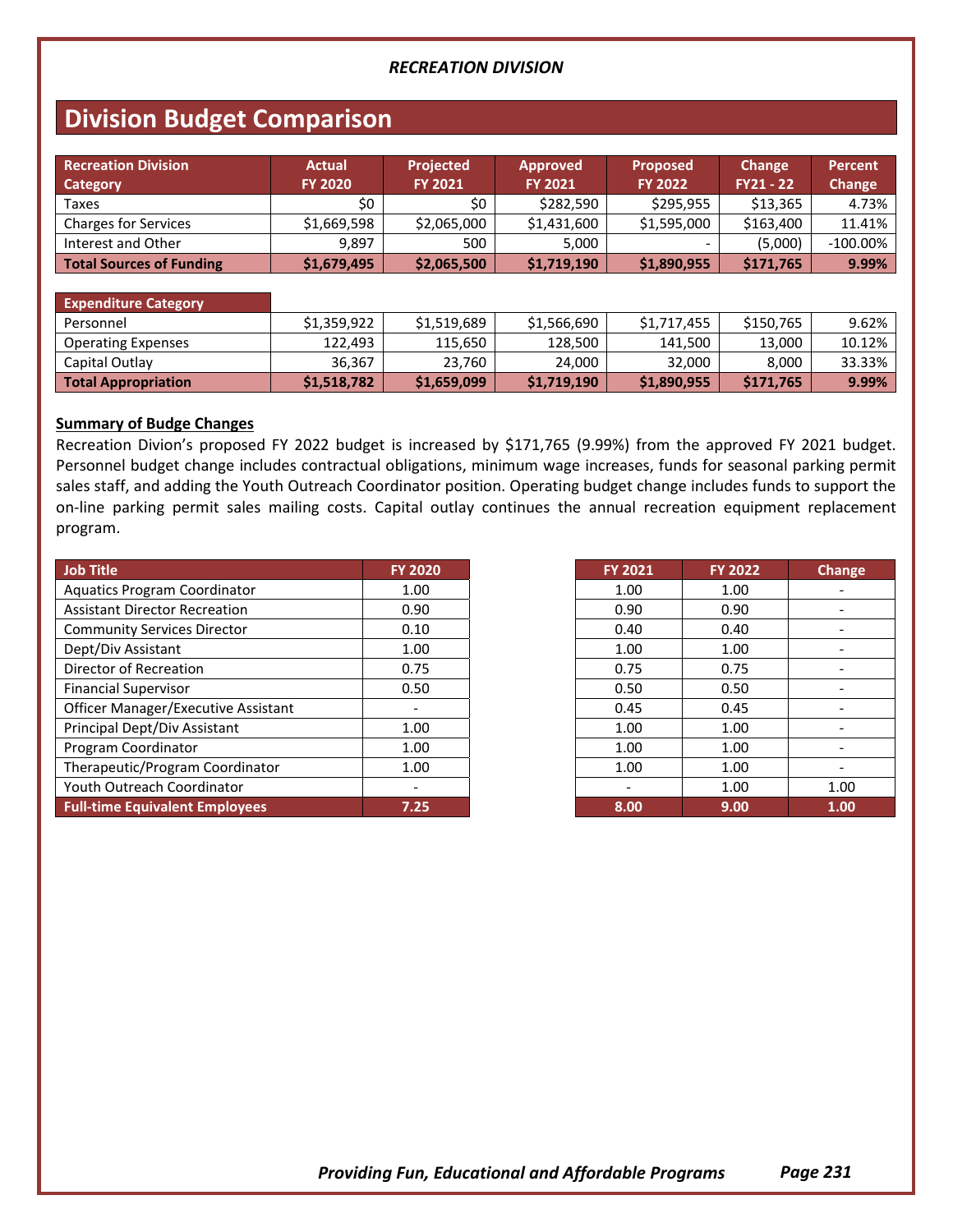### **Recreation Division Budget History**



FY 2020 represents reallocating a portion of the Recreation Director and Assistant Director salary to the HYCC Enterprise Fund. FY 2022 includes (1) fte for the Youth Outreach Coordinator position.



This budget has increased 4.21% annually on average over the five-year period. The State's annual mandatory minimum wage increases represent the largest contribution to the budget increase for this operation.





comprising 61%.



The Recreation Division receives most of its resource support through beach activities such as, aquatic swimming, sailing programs, beach sticker sales, and daily beach parking fees.

*Providing Fun, Educational and Affordable Programs Page 232*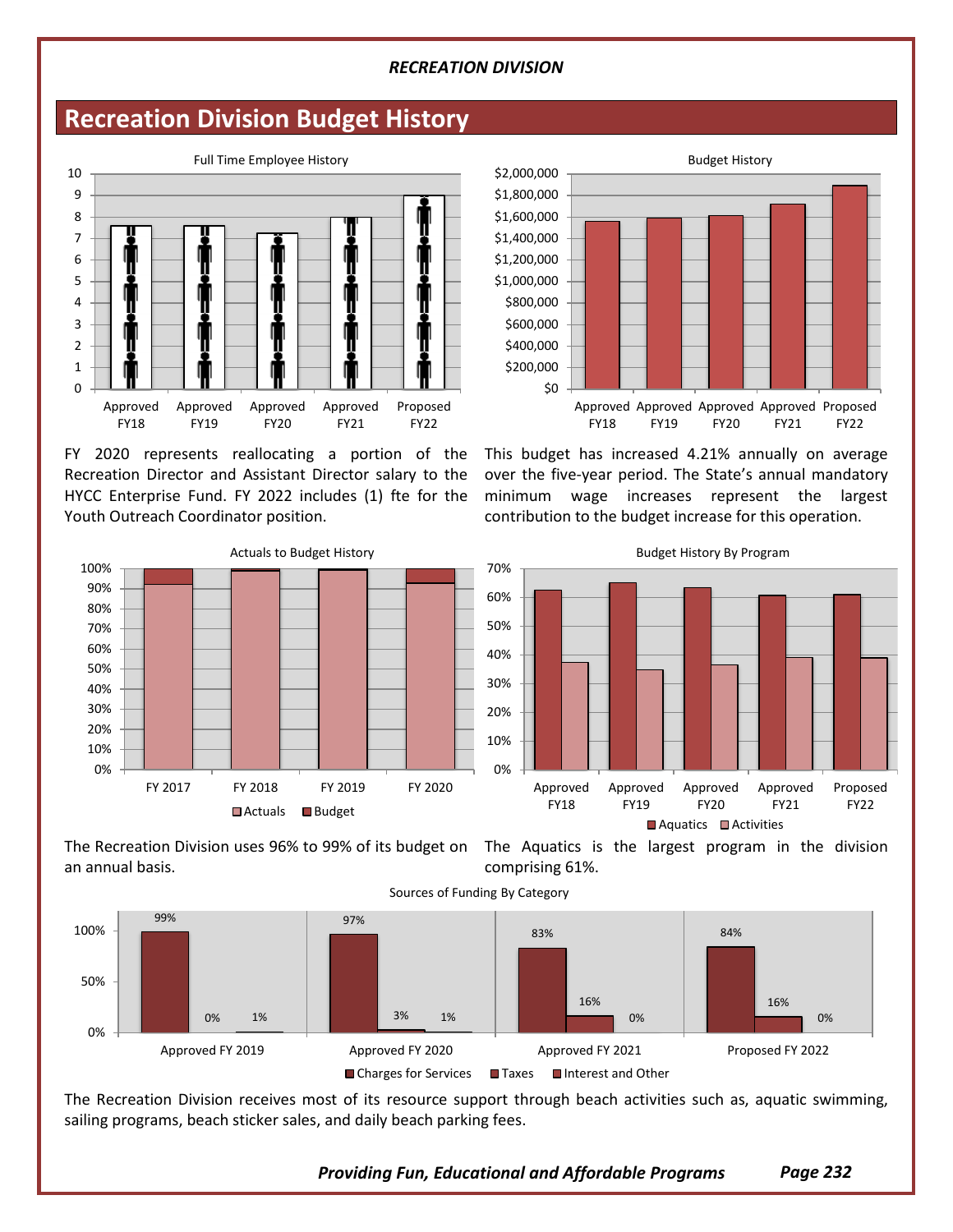### **Program Services Provided**

The Recreation Division is comprised of two General Fund programs and one Revolving Fund Program. The General Fund programs include Activities and Aquatics. In addition, within these programs, expansion and additional innovative activities take place through the Division's Revolving Fund Programs.

### **Activities Program**

The purpose of the Activity Program is to provide an array of social, intellectual, and physical opportunities to our citizens so they can enhance their lifestyles through positive leisure experiences. These social activities include, but not limited to, basketball, field hockey, Friday Night Social, adult tennis, volleyball, and creative arts. Because of the changing interest of participants, we annually develop and implement a needs assessment program to determine the accuracy of the comprehensive program through the customer satisfaction rating done for all activities.

| <b>Activities Program</b>       | <b>Actual</b>  | <b>Projected</b> | <b>Approved</b> | <b>Proposed</b> | Change           | <b>Percent</b> |
|---------------------------------|----------------|------------------|-----------------|-----------------|------------------|----------------|
| Category                        | <b>FY 2020</b> | <b>FY 2021</b>   | <b>FY 2021</b>  | <b>FY 2022</b>  | <b>FY21 - 22</b> | Change         |
| Taxes                           | \$479,502      | \$548,697        | \$599,646       | \$667,562       | \$67,916         | 11.33%         |
| <b>Charges for Services</b>     | 92.968         | 100,000          | 70.000          | 70.000          |                  | $0.00\%$       |
| Interest and Other              | 9.897          | 500              | 5.000           | -               | (5,000)          | $-100.00\%$    |
| <b>Total Sources of Funding</b> | \$582,367      | \$649,197        | \$674,646       | \$737,562       | \$62,916         | 9.33%          |

| <b>Expenditure Category</b> |           |           |           |           |          |          |
|-----------------------------|-----------|-----------|-----------|-----------|----------|----------|
| Personnel                   | \$511.199 | \$582.219 | \$600.226 | \$661.642 | \$61,416 | 10.23%   |
| <b>Operating Expenses</b>   | 71.168    | 66.978    | 74.420    | 75,920    | 1.500    | 2.02%    |
| <b>Total Appropriation</b>  | \$582,367 | \$649,197 | \$674,646 | \$737,562 | \$62,916 | $9.33\%$ |

### **Aquatics Program**

The purpose of the Aquatics Program is to provide a friendly, clean, and safe aquatic environment to all patrons, through effective controlled management at the various Town beaches, ponds, and lakes. The program provides and maintains aquatic services at sixteen Town beach sites. In working closely with the Department of Public Works, the various beach areas are receiving much of the attention they require resulting in more beach patrons frequenting the Town sites. The various activities within this program begin on Memorial Weekend and conclude on Labor Day.

| <b>Actual</b> | <b>Projected</b>              | <b>Approved</b>               | <b>Proposed</b>               | <b>Change</b>                 | <b>Percent</b><br><b>Change</b> |
|---------------|-------------------------------|-------------------------------|-------------------------------|-------------------------------|---------------------------------|
|               |                               |                               |                               |                               |                                 |
|               |                               |                               |                               |                               | 12.00%                          |
| \$1,576,630   | \$1,965,000                   | \$1,361,600                   | \$1,525,000                   | \$163,400                     | 12.00%                          |
|               |                               |                               |                               |                               |                                 |
|               |                               |                               |                               |                               |                                 |
| \$848,723     | \$937,469                     | \$966,463                     | \$1,055,813                   | \$89,350                      | 9.25%                           |
| 51,325        | 48,672                        | 54,080                        | 65,580                        | 11,500                        | 21.26%                          |
| 36,367        | 23,760                        | 24,000                        | 32,000                        | 8,000                         | 33.33%                          |
| \$936,415     | \$1,009,901                   | \$1,044,543                   | \$1,153,393                   | \$108,850                     | 10.42%                          |
|               | <b>FY 2020</b><br>\$1,576,630 | <b>FY 2021</b><br>\$1,965,000 | <b>FY 2021</b><br>\$1,361,600 | <b>FY 2022</b><br>\$1,525,000 | $FY21 - 22$<br>\$163,400        |